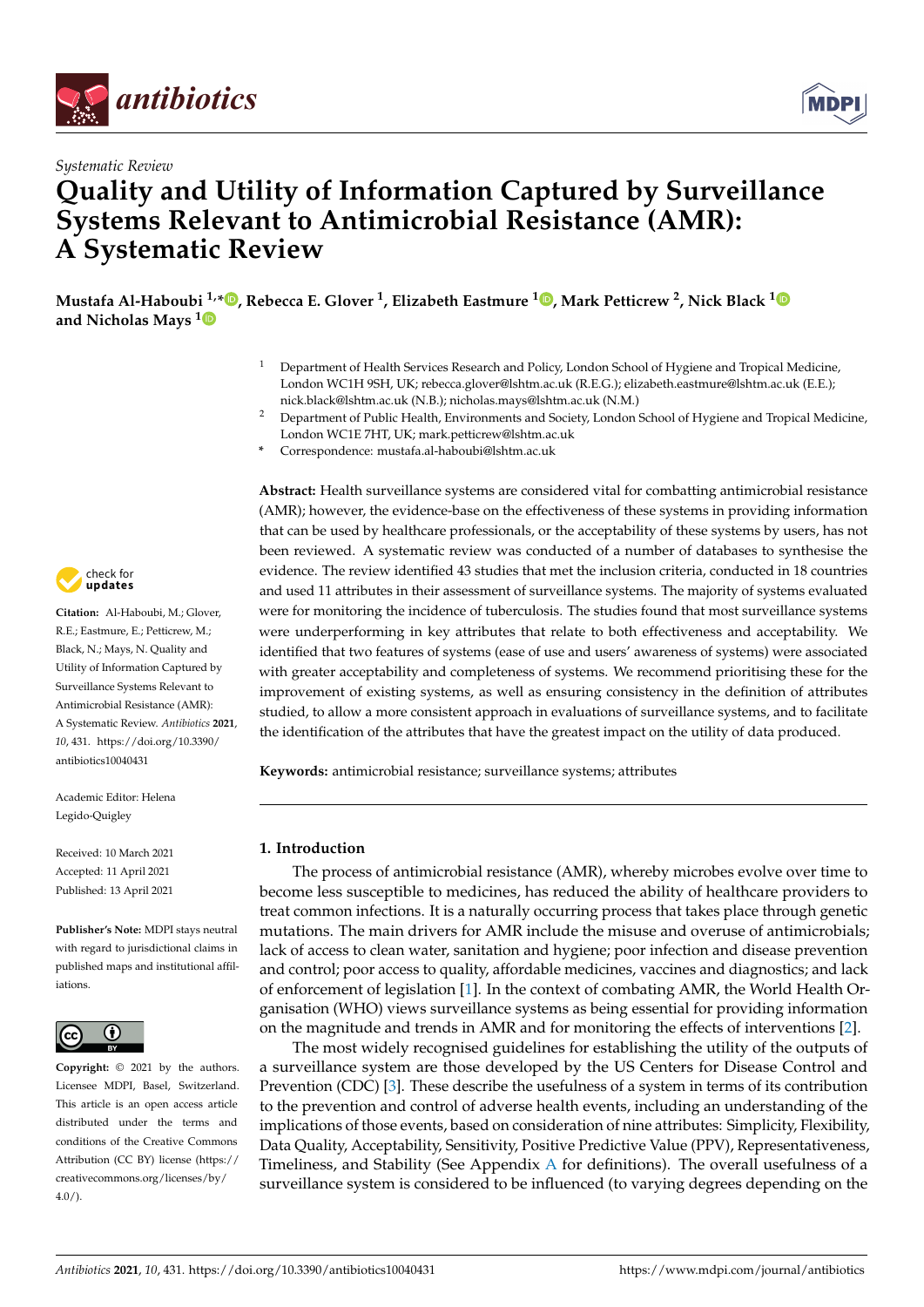aim of the system) by these attributes [\[3\]](#page-16-2). For example, a public health surveillance system that is simple, flexible, acceptable, and stable is more likely to be useful for public health action. However, the CDC acknowledges that there is no perfect system and that focusing resources to improve one attribute might have an adverse effect on another; for example, as sensitivity increases, the PPV might decrease, and efforts to increase sensitivity and PPV could result in a more complex surveillance system with reduced acceptability and timeliness [\[3\]](#page-16-2). There is uncertainty about what constitute the most effective characteristics of a system.

A rapid review of the literature identified no systematic reviews of evaluations of the ability of surveillance systems to provide information that can be used by health care professionals to combat AMR. Such a synthesis could contribute to the evidence base when deciding whether to invest or continue investing in these systems in the future. Hence, the aim of this systematic review was to synthesise the evidence from evaluations of the quality and utility of information produced by surveillance systems that monitor organisms and conditions important in the AMR context, with a focus on human rather than animal surveillance systems. The research questions were:

- 1. What is the effectiveness of AMR-relevant surveillance systems in providing information that can be used to inform healthcare professionals?
- 2. What is the acceptability of these systems to users?

#### **2. Materials and Methods**

The study protocol was registered with the International Prospective Register of Systematic Reviews (PROSPERO), registration number: CRD42018085346.

In order to answer the first research question (the effectiveness of systems), the following study designs were eligible for inclusion:

- Prospective observational studies (controlled and uncontrolled before and after studies).
- Retrospective observational evaluations, including case-control studies, retrospective cohort studies, and audits. Data sources included primary data collected for research and secondary data (for example, health insurance claim data).
- Interventions using an experimental design.

Evidence from qualitative research (such as interviews and focus groups) was considered eligible for answering the second research question on the acceptability of systems.

Evaluations of surveillance systems that monitored the following organisms were eligible for inclusion:

- Bacteria whose antibiotic susceptibility status was recorded by the surveillance system.
- Bacteria relevant to AMR. A list was collated from the key AMR threats that have been identified by the WHO [\[4\]](#page-16-3), the CDC [\[5\]](#page-16-4), European Centre for Disease Control (ECDC) [\[6\]](#page-16-5), European Food Safety Authority (EFSA) [\[7\]](#page-16-6), and the key drug-bug combinations identified by Public Health England in the UK AMR Strategy [\[8\]](#page-16-7).
- The following types of evaluation study were excluded from the review:
- Evaluations of public surveillance systems that monitor non-bacterial microorganisms (for example, viruses or fungi).
- Evaluations of surveillance systems that monitor bacterial microorganisms that are not on any of the priority lists described in the inclusion criteria above.
- Screening systems that are limited to a single or group of hospitals, and where the information is not shared outside the hospital system.
- Studies published prior to 1988, when the first CDC guidelines for evaluating Public Health Surveillance systems were published.
- Articles published in languages other than English.

The following databases were searched for relevant articles from 1 January 1988 until 1 June 2018: OVID Medline; EMBASE; Cochrane Central Register of Controlled Trials (CENTRAL); Global Health (OVID); Web of Science; Open Grey and Scopus.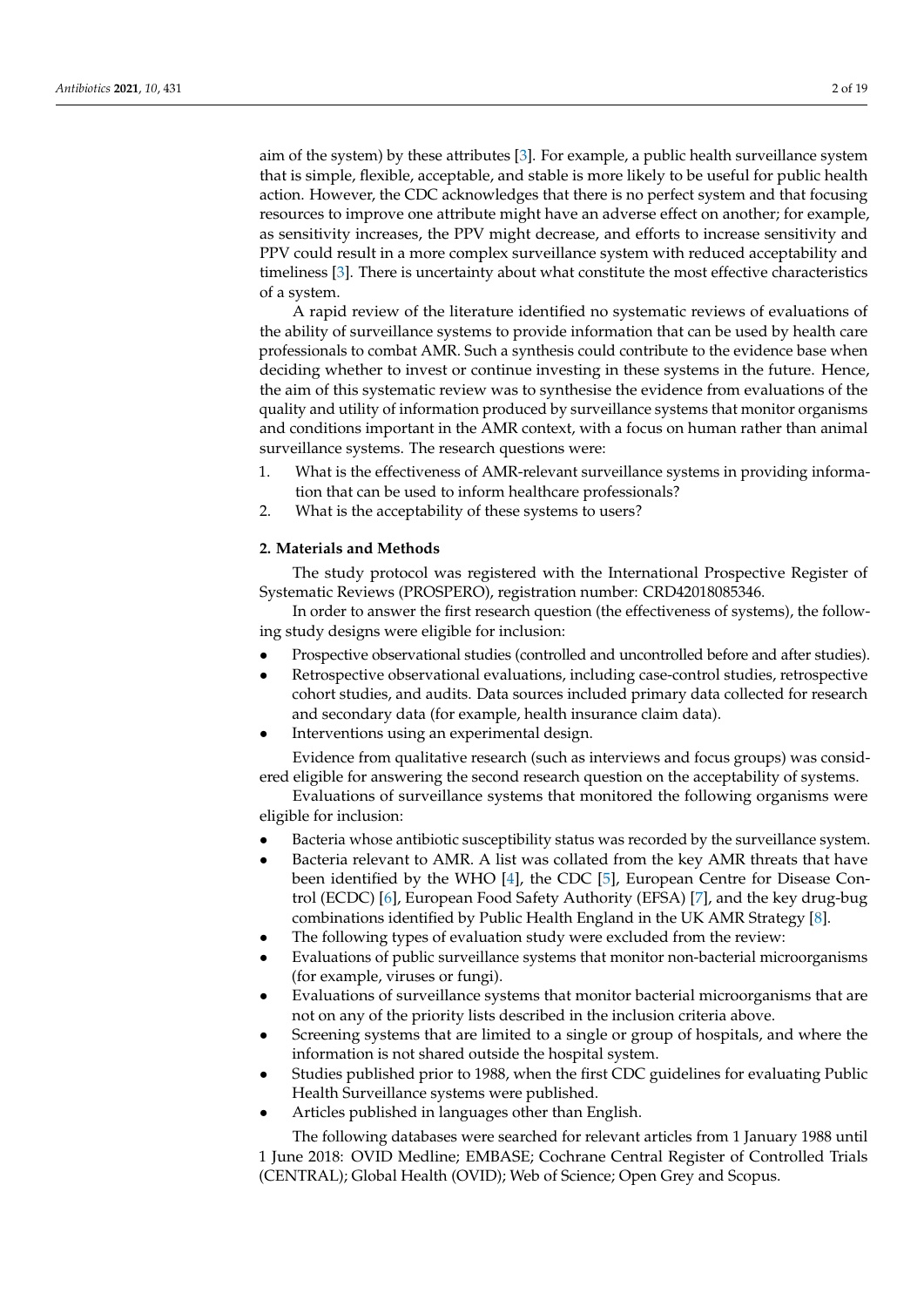The search terms used can be found [in](#page-11-1) Appendix B. They were adapted for databases in accordance with the repository's interface and search options. All search strings were run in English, and all the records were exported to Endnote reference management software In English, and all the records were exported to Endhote reference management sortware<br>v 18.0.2 and Excel 2016. In addition to searching databases, we also performed reference searches of the identified.  $\frac{1}{1-\epsilon}$ 

### *2.1. Outcomes*

The primary outcome for inclusion in the review, to answer the research question on *2.2. Quality Assessment of Studies*  effectiveness, were attributes of surveillance systems, as described by the authors. Aspects of acceptability, such as ease of use, reported in qualitative data, were the outcomes of interest for answering the second research question.

## 2.2. Quality Assessment of Studies

The Critical Appraisal Skills Programme (CASP) checklist [\[9\]](#page-16-8) was used for assessing the quality of reporting of the qualitative studies included in the review, and the Effective Public Health Practice Project (EPHPP) Quality Assessment Tool was used for those that *2.3. Analysis*  included a quantitative component [10].

#### *2.3. Analysis*  $2.3.$  Analysis  $\overline{a}$ .

Given the heterogeneity among study designs and contexts, a narrative review was conducted following guidelines for narrative synthesis [\[11\]](#page-16-10).

## **3. Results**

#### *3.1. Outcome of Study Identification Process* A total of 5 tudy mentification Process were identified from databases and manual searches, or of the manual searches, or of the manual searches, or other were in the manual searches, or other were in the manual searches,

A total of 49,000 records were identified from databases and manual searches, of which 43 studies were included in the review. Figure [1](#page-2-0) provides the details of the records which 43 studies were included in the review. Figure 1 provides the details of the records excluded at each stage of the screening process. excluded at each stage of the screening process.

<span id="page-2-0"></span>

**Figure 1.** Preferred Reporting Items for Systematic Reviews and Meta-Analyses (PRISMA) diagram of studies included at each stage of the screening process.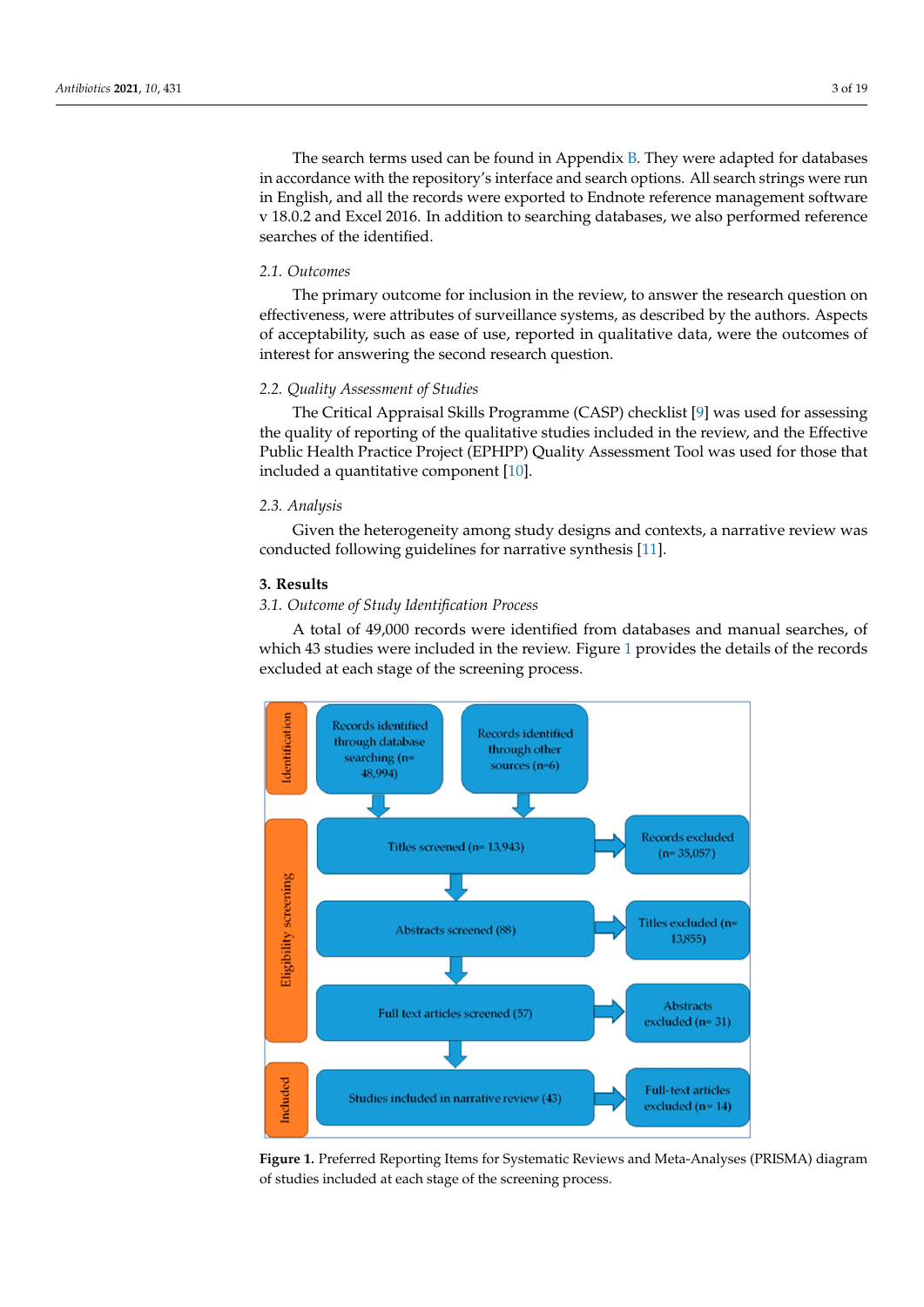#### *3.2. Characteristics of Included Studies*

#### 3.2.1. Study Design

The majority of studies were exclusively quantitative (38/43), with the other five including a qualitative component. None of the studies was purely qualitative. The majority were retrospective analyses of routinely collected data  $(41/43)$  (Table [1\)](#page-3-0). Of these, five combined retrospective quantitative analysis with semi-structured interviews and another five incorporated capture/recapture methods to measure the completeness of data.

<span id="page-3-0"></span>**Table 1.** Number of studies included in the review by study design.

| <b>Study Design and Analysis Approaches</b>                                                                              | <b>Number of Studies</b> |
|--------------------------------------------------------------------------------------------------------------------------|--------------------------|
| Observational: Retrospective analysis of routinely collected data                                                        | 30                       |
| Mixed methods: Retrospective analysis of routinely collected data<br>combined with semi-structured interviews            | 5                        |
| Observational: Retrospective analysis of routinely collected data<br>combined with capture-recapture statistical methods | 5                        |
| Observational: Retrospective analysis of routinely collected data<br>combined with a questionnaire survey                | ר                        |
| Observational: Prospective analysis of routinely collected data                                                          |                          |
| Total                                                                                                                    | 43                       |

In over half of the studies (29/43), the system under investigation was compared to other sources of data (laboratory reports, prescription data, medical records, or health insurance claims data) or alternative notification technologies. These comparators had been treated by researchers in two different ways:

- Use of another surveillance system (such as the CDC Emerging Infections Programme) as a high-quality reference standard against which to compare (for example, Nguyen et al. [\[12\]](#page-16-11))
- Comparison between different methods of data collection and reporting, including comparing electronic reporting against other forms of reporting, for example, Saeed et al. [\[13\]](#page-16-12).

The sample size of the included studies, which in most instances was the number of patients or samples, ranged from 35 in an evaluation of a system for reporting active Tuberculosis (TB) among US military service members [\[14\]](#page-16-13) to a maximum of 251,693 records in an evaluation of TB surveillance in Brazilian micro-regions [\[15\]](#page-16-14).

#### 3.2.2. Quality of Studies

The CASP checklist [\[9\]](#page-16-8) of qualitative research identified a number of problems in the five studies that included such methods [\[13](#page-16-12)[,15–](#page-16-14)[18\]](#page-16-15). These included the suitability of using a qualitative approach for analysing predominately closed questions [\[13,](#page-16-12)[15\]](#page-16-14) and the absence in all studies of details of how data were collected or analysed. However, all studies included an introductory section that stated clearly the aims of the study.

The quality assessment of the studies that included a quantitative component, using the Effective Public Health Practice Project (EPHPP) Quality Assessment Tool for Quantitative Studies [\[19\]](#page-16-16), resulted in all of the studies receiving an overall rating of weak. This was primarily the result of the non-randomised sampling cases from systems and the lack of clarity over how representative the samples (case records and/or time periods covered) were of the wider system under investigation.

An analysis of the potential for sampling bias in the 30 studies [\[12,](#page-16-11)[18,](#page-16-15)[20](#page-16-17)[–47\]](#page-17-0) that used retrospective analysis of routinely collected data revealed that the rationale for the choice of the time period and the geographic area was not provided in all studies. Furthermore, the studies did not all include a description of who had collected and analysed the data and whether they had an affiliation with the programme (i.e., whether they were independent or not). These are potential sources of data collection and analysis bias. However, studies that included the use of the capture-recapture statistical method to measure the completeness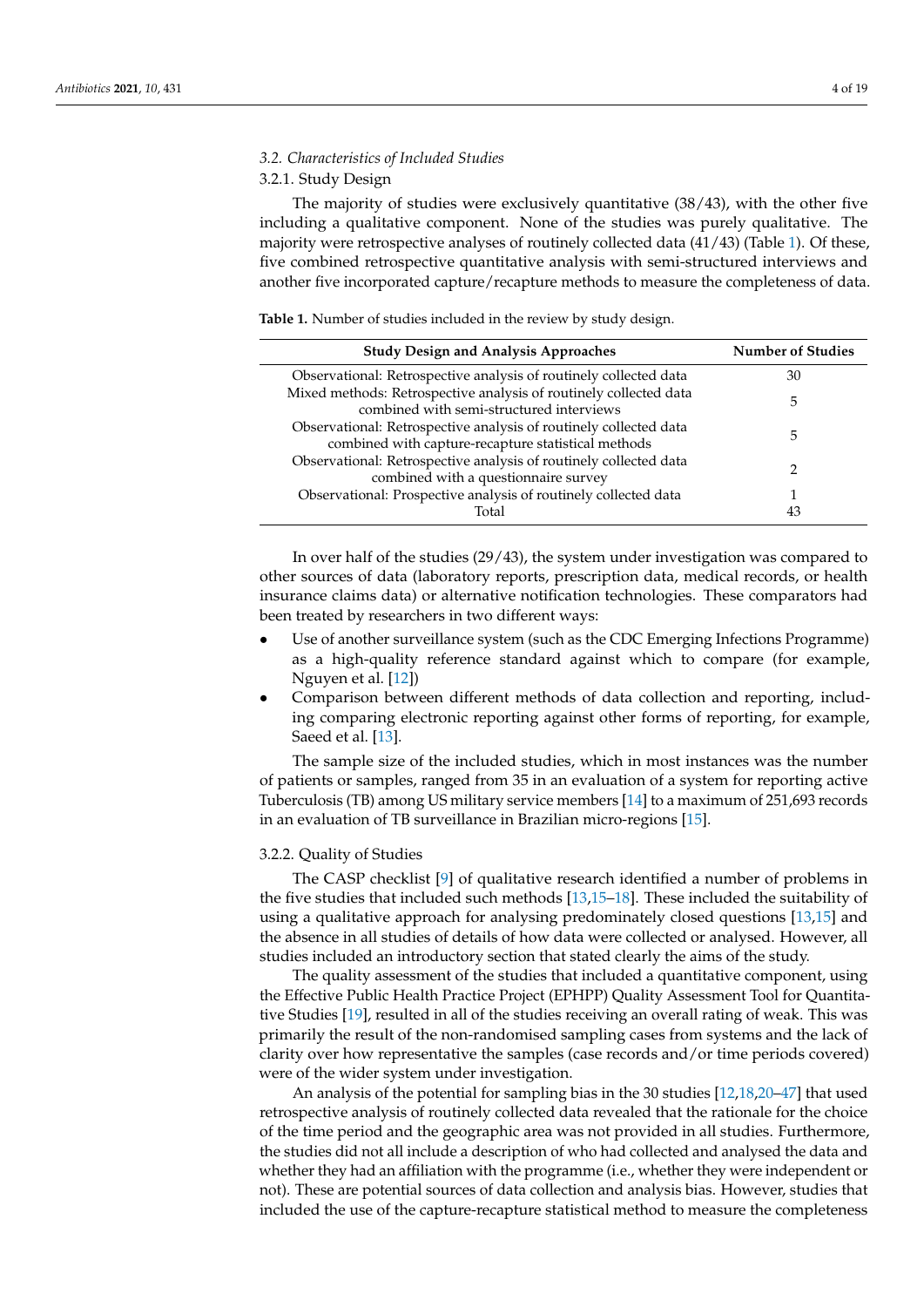of systems [\[14,](#page-16-13)[42,](#page-17-1)[48](#page-17-2)[–50\]](#page-17-3) all acknowledged the potential sources of bias that could result in the violation of any of the principles that underlie the capture-recapture method [\[51\]](#page-18-0).

#### 3.2.3. Setting

The evaluations included took place in 18 countries (Table [2\)](#page-4-0), with the largest number in the US (ten studies), followed by Australia and the UK (four evaluations each). The included articles were published between 1991 and 2016.

| <b>Country of Study</b> | <b>Number of Studies</b> |
|-------------------------|--------------------------|
| Afghanistan             |                          |
| Australia               | 4                        |
| <b>Brazil</b>           | 3                        |
| France                  | 3                        |
| Germany                 | 1                        |
| Ireland                 |                          |
| Italy                   |                          |
| Japan                   |                          |
| Netherlands             | 2                        |
| Republic of Korea       | 1                        |
| Romania                 |                          |
| Saudi Arabia            |                          |
| South Africa            | 3                        |
| Spain                   | 2                        |
| Sweden                  | 3                        |
| Taiwan                  | 1                        |
| UK                      | 4                        |
| <b>USA</b>              | 10                       |
| Total                   | 43                       |

<span id="page-4-0"></span>**Table 2.** Country where evaluation took place.

#### 3.2.4. Surveillance Systems' Attributes Evaluated

The 43 studies included used 18 attributes in their assessment of health surveillance systems. However, on inspecting the description of these attributes and how they were applied in the studies, they could be grouped into 11, as some authors were using different terms to describe the same attributes. For example, the term "completeness" was sometimes used to describe the proportion of cases of a condition that were detected by the surveillance system under examination. The same definition was used to describe "sensitivity" in other studies. Furthermore, the authors used the same term to describe different characteristics of systems. For example, "completeness" (defined above) was also used to describe the extent to which forms containing the details of each case identified were complete. A description of attributes as they were used in the studies included in this review can be found in Table [3.](#page-5-0)

The number of attributes examined in each evaluation ranged from one to ten. The attribute most commonly used (20/43) was "completeness" (the proportion of cases identified by the system). Appendix  $C$  provides the list of attributes used in each evaluation.

Two of the attributes identified in the systematic review were not identified in the CDC guidelines [\[3\]](#page-16-2); these were concordance and specificity. However, specificity was described by the CDC as influencing the positive predictive value (an attribute included in the CDC list).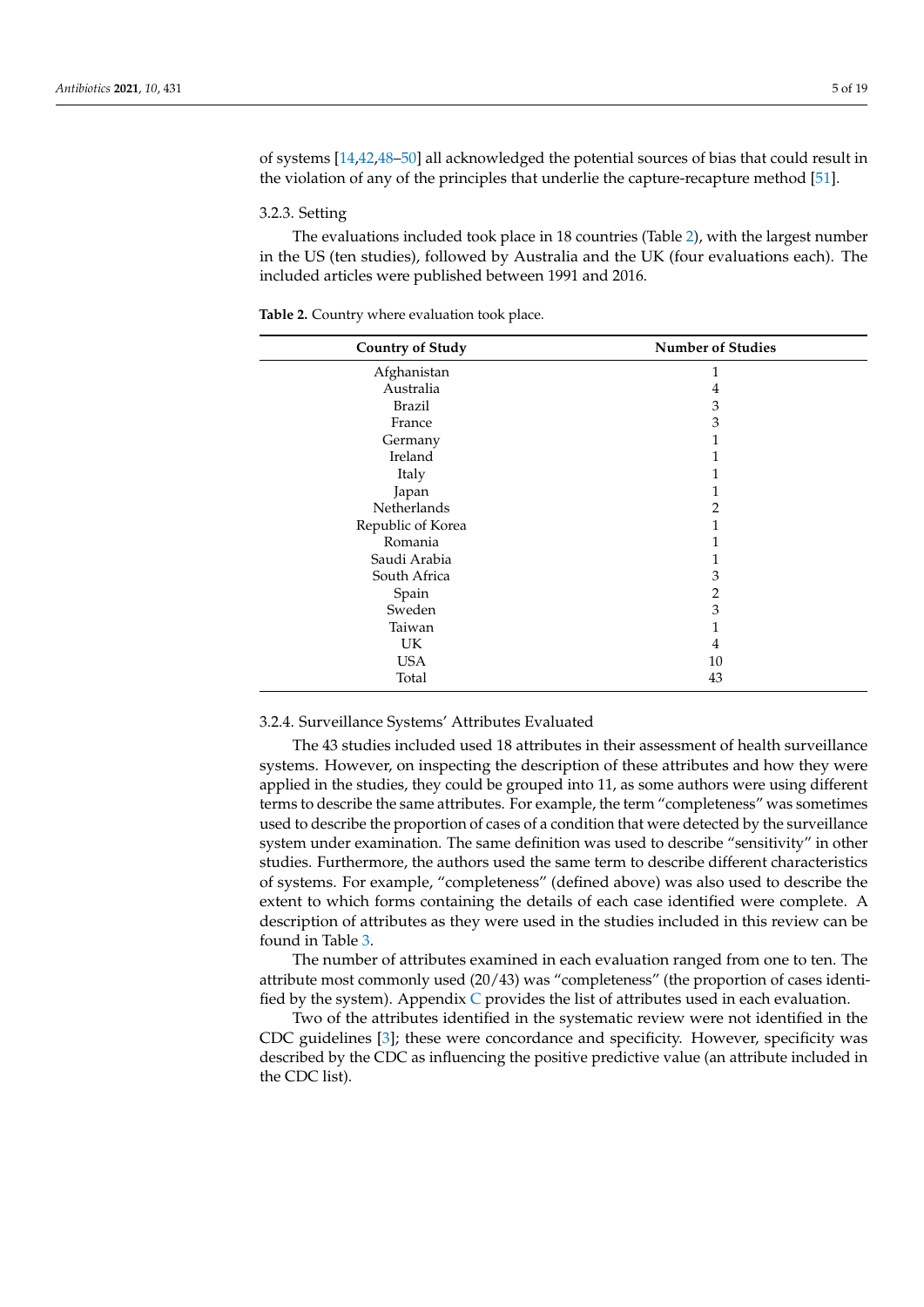<span id="page-5-0"></span>

| Attribute Name.                                                         | Description of Attribute as Used by Evaluators                                                                                                                                                     |  |  |  |  |  |
|-------------------------------------------------------------------------|----------------------------------------------------------------------------------------------------------------------------------------------------------------------------------------------------|--|--|--|--|--|
| Acceptability                                                           | Awareness of, and adherence to, the surveillance system protocol<br>by staff.                                                                                                                      |  |  |  |  |  |
|                                                                         | Either: The proportion of cases reported by the system (established by<br>looking at other systems or by estimating using the capture-recapture<br>method); also known as sensitivity or coverage. |  |  |  |  |  |
| Completeness (also described as sensitivity, coverage, validity)        | Or: Extent (or proportion) of the fields that are completed in the forms.<br>In some studies, critical categories to be completed were identified; also<br>known as validity.                      |  |  |  |  |  |
| Concordance (also known as reliability or consistency)                  | The level of agreement between the different systems on the data<br>collected for each case.                                                                                                       |  |  |  |  |  |
| Flexibility                                                             | The degree to which a system can adapt to changing information needs<br>or operating conditions with little additional time, personnel, or<br>allocated funds (CDC Definition) [3].                |  |  |  |  |  |
| Positive Predictive Value (also known as Predictive Value Positive) PPV | The proportion of reported cases that actually have the health-related<br>event under surveillance (CDC Definition) [3].                                                                           |  |  |  |  |  |
| Representativeness                                                      | Geographic or population coverage of system.                                                                                                                                                       |  |  |  |  |  |
| Simplicity                                                              | Features that make a system easy to use (including the method of<br>notification).                                                                                                                 |  |  |  |  |  |
| Specificity                                                             | Correctly identifying patients who are free of the condition.                                                                                                                                      |  |  |  |  |  |
| Stability                                                               | Ability to collect, manage, and provide data properly without failure<br>and ability to be operational when needed [3].                                                                            |  |  |  |  |  |
| Timeliness                                                              | Period between different time points in the notification process.                                                                                                                                  |  |  |  |  |  |
| Usefulness                                                              | Ability of a system to provide information that can be (or is) acted on;<br>also known as efficacy.                                                                                                |  |  |  |  |  |

**Table 3.** Attributes identified and their definitions.

#### 3.2.5. Health Conditions and Microorganisms Monitored by Systems

The majority of surveillance systems were monitoring the incidence of TB (22/43). Table [4](#page-5-1) provides details of the number of evaluations by health condition. Appendix  $D$  lists the attributes examined by health condition or microorganism.

<span id="page-5-1"></span>**Table 4.** Antimicrobial resistance (AMR)-related health conditions and microorganisms monitored in surveillance systems. TB: tuberculosis; MRSA: methicillin resistance *Staphylococcus aureus*.

| <b>Health Condition/Microorganism</b>                       | Number of Included Evaluations |
|-------------------------------------------------------------|--------------------------------|
| TB (Pulmonary or extra-pulmonary)                           | 22                             |
| Salmonella/salmonellosis                                    | ◠                              |
| Infections with penicillin-resistant pneumococci            |                                |
| <b>MRSA</b>                                                 |                                |
| Neisseria gonorrhoeae/Gonococcal infections                 |                                |
| Shiga-toxin producing or enterhaemorrhagic Escherichia coli |                                |
| Shigellosis                                                 |                                |
| TB in HIV patients                                          | 4                              |
| Campylobacter                                               |                                |
| Haemophilus influenzae                                      |                                |

#### *3.3. Performance of Systems in Relation to Attributes Assessed*

The findings of the narrative synthesis are presented for each of the 11 attributes of surveillance systems (as defined in Table [3\)](#page-5-0) examined in relevant studies, starting with the attributes that relate to effectiveness.

#### 3.3.1. Specificity

The only study to consider this attribute [\[39\]](#page-17-4) was an evaluation of the National Mycobacterial Surveillance System that screened for TB among new refugees in New South Wales, Australia. The study used retrospectively collected data and reported that in nearly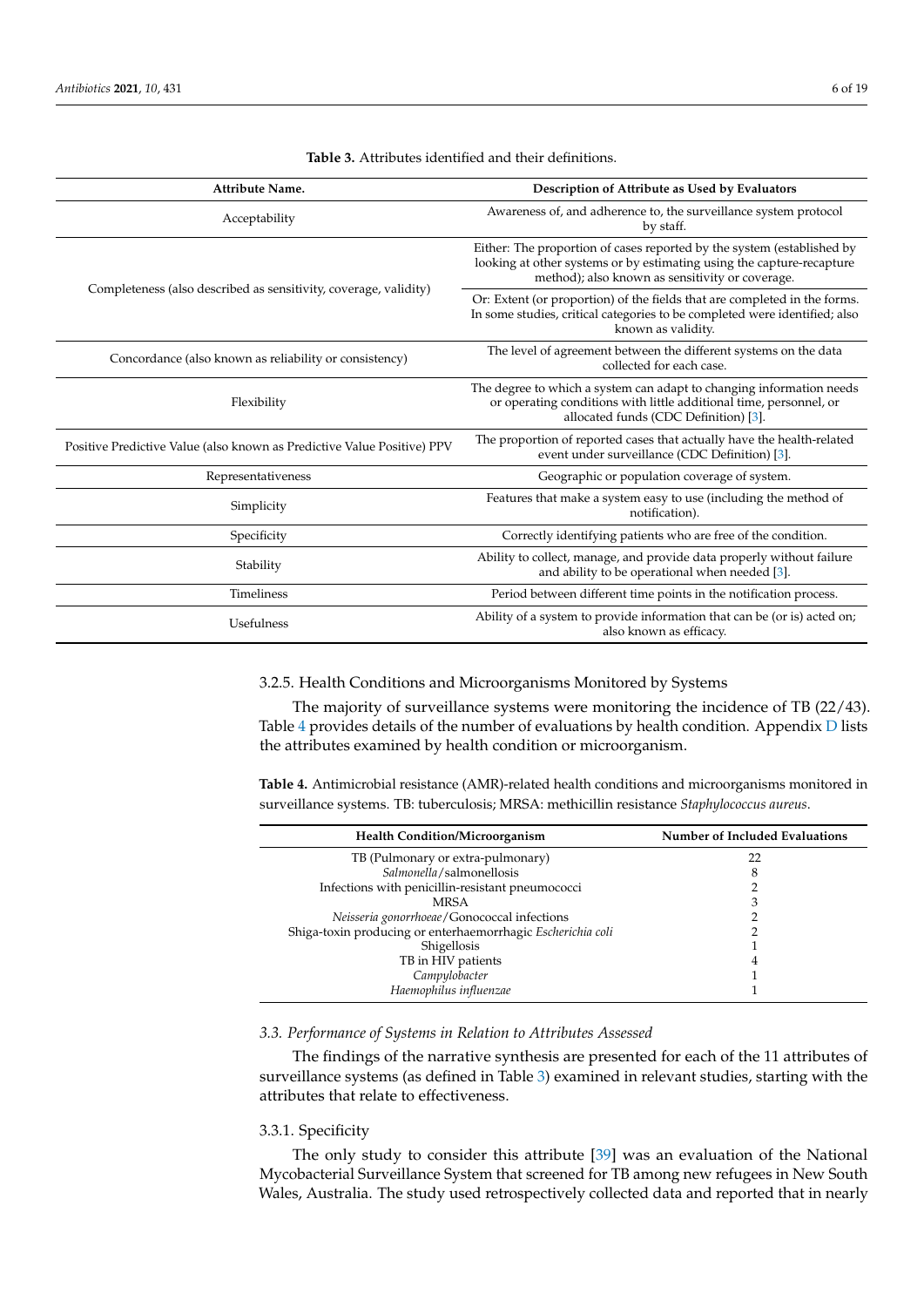one-third of the cases notified as having active TB ( $n = 60$ ), the individuals did not actually have active disease, which suggests low specificity and over-estimation of disease levels.

#### 3.3.2. Usefulness

Saeed et al. [\[13\]](#page-16-12) was the only included study to look at this attribute. It investigated the possible use of the data generated by two surveillance systems in Afghanistan: the Health Management Information System (HMIS) and the National Tuberculosis Control Programme (NTP), using interviews with key informants. They reported that the HMIS data were useful for planning and monitoring but less so for detecting outbreaks (as a result of poor coordination with the national programme). In contrast, proper analysis of the data from the NTP system could detect and allow a response to outbreaks, as they are available to stakeholders at both national and international levels.

#### 3.3.3. Completeness

As identified above, the term "completeness" was used to describe two distinct attributes: the proportion of cases of the condition that are picked up by the system (also referred to as sensitivity or coverage); and the extent to which the fields in the forms are completed. The findings in relation to these two attributes will be covered in turn.

Twenty studies used the first interpretation of the term in their assessment of surveillance systems [\[12](#page-16-11)[–14,](#page-16-13)[20–](#page-16-17)[30,](#page-17-5)[48](#page-17-2)[–50](#page-17-3)[,52–](#page-18-1)[54\]](#page-18-2). They used retrospective analysis of routinely collected data [\[12](#page-16-11)[–14](#page-16-13)[,20–](#page-16-17)[28,](#page-17-6)[30,](#page-17-5)[49,](#page-17-7)[54\]](#page-18-2) and retrospective analysis of routinely collected data combined with capture-recapture statistical methods [\[29,](#page-17-8)[50,](#page-17-3)[52](#page-18-1)[,53\]](#page-18-3), with only one study [\[48\]](#page-17-2) opting to collect collected data prospectively. The proportion of cases captured by the different surveillance systems was compared with a variety of alternative sources of data, or estimated using the capture-recapture method, and ranged from 45% of cases in a TB surveillance system in Saudi Arabia [\[20\]](#page-16-17) to 99.9% for a salmonellosis surveillance system in Sweden [\[52\]](#page-18-1).

Most studies concluded that the completeness of the surveillance systems could be improved and made suggestions for how this could be achieved. This included switching to electronic reporting and training of personnel [\[27\]](#page-17-9); raising awareness among healthcare practitioners about the importance of reporting the conditions under surveillance [\[24\]](#page-16-18); incorporating data from other data collection systems (from primary care, hospitals, and pharmacies) [\[12](#page-16-11)[,14](#page-16-13)[,26](#page-16-19)[,28,](#page-17-6)[53\]](#page-18-3); making the notification process simpler [\[54\]](#page-18-2).

The studies also identified characteristics that were associated with a higher or lower likelihood of cases being reported. An evaluation of the Swedish statutory surveillance system for communicable disease, which monitors salmonellosis and penicillin-resistant pneumococci, alongside other conditions, observed that it had higher sensitivity for recording diseases with a longer tradition of reporting (such as salmonellosis) [\[52\]](#page-18-1). An evaluation of TB notification in the Republic of Korea [\[21\]](#page-16-20) noted that the type of medical institution (e.g., clinic or general hospital) and the nationality of the patient influenced the likelihood of cases being reported, with patients from general hospitals and those who were Korean nationals being more likely to be reported than those from clinics and foreign nationals respectively. The evaluation of a TB surveillance system in Italy [\[22\]](#page-16-21) observed that undernotification was significantly higher in female patients and those with extra-pulmonary TB than in male patients and those with pulmonary TB, respectively. The surveillance of *Haemophilus* influenza was reported to have lower completeness following the introduction of routine immunisation in 1992, possibly leading to an over-estimation of the effectiveness of the vaccination programme [\[30\]](#page-17-5).

Thirteen studies [\[13](#page-16-12)[,15](#page-16-14)[,17](#page-16-22)[,20,](#page-16-17)[22,](#page-16-21)[26,](#page-16-19)[31–](#page-17-10)[36](#page-17-11)[,54\]](#page-18-2) investigated the second interpretation of the term "completeness" (the extent to which fields are completed in forms). All studies used retrospective analysis of routinely collected data to determine completeness. There was variation in how studies calculated the completeness of the fields in the case forms, with different approaches to classifying fields being used. For example, one study split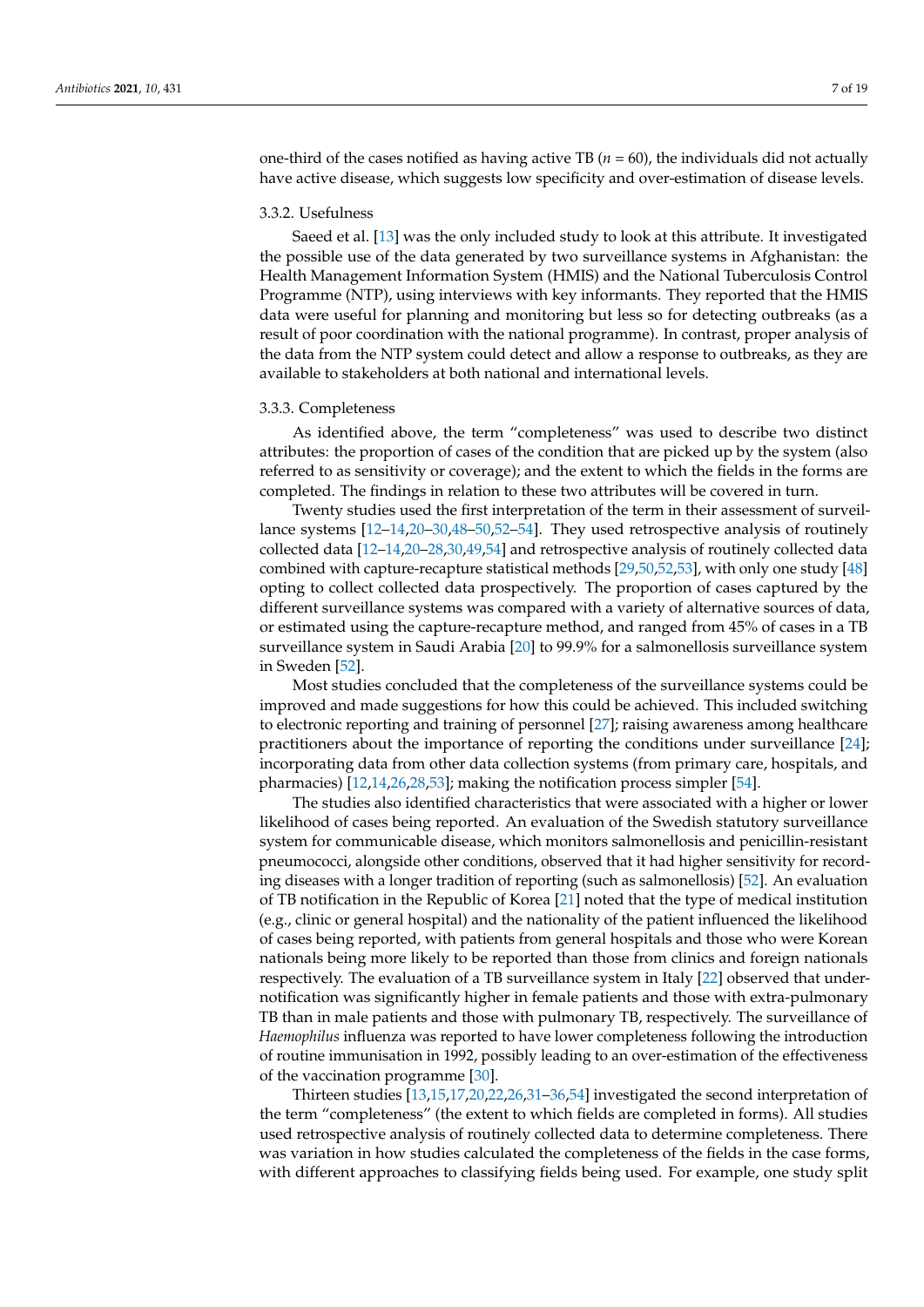fields into demographic and clinical variables [\[17\]](#page-16-22) whilst another focused on a number of critical fields, for example, the site of the disease [\[31\]](#page-17-10).

Completeness ranged from 34% to 90%, but the extent to which this was considered acceptably varied depending on the nature of the condition under surveillance, with a general view expressed that action was needed to be taken to improve rates. A concerning finding of the national TB surveillance system in Afghanistan was that the audit uncovered fields that were completed entirely incorrectly, whereby facilities reported examining sputum smears when they did not have a microscope [\[13\]](#page-16-12).

#### 3.3.4. Concordance

Eight studies included this attribute [\[15](#page-16-14)[,17](#page-16-22)[,18](#page-16-15)[,20,](#page-16-17)[26,](#page-16-19)[29](#page-17-8)[,36](#page-17-11)[,37\]](#page-17-12), using retrospective analysis of routinely collected data [\[15](#page-16-14)[,17,](#page-16-22)[18](#page-16-15)[,26,](#page-16-19)[36](#page-17-11)[,37\]](#page-17-12) alongside one study that additionally combined this with capture-recapture statistical methods [\[29\]](#page-17-8). These studies established the accuracy of data within surveillance systems by exploring the level of agreement of data collected either at different organisational levels (e.g., facility and province) [\[18\]](#page-16-15), from different sources (microbiologists or clinicians) [\[36](#page-17-11)[,37\]](#page-17-12) or in different formats (paper sources and electronic formats) [\[20](#page-16-17)[,26\]](#page-16-19). In addition, data from surveillance systems were compared with mandatory notification systems [\[29\]](#page-17-8). Generally, the level of agreement between sources was found to be higher for patient demographic data (*k* > 0.80) than for clinical data [\[17,](#page-16-22)[18,](#page-16-15)[26,](#page-16-19)[36,](#page-17-11)[37\]](#page-17-12). Sprinson et al. [\[36\]](#page-17-11) identified the importance of concordant data to enable programme planning and evaluations, particularly in areas such as policy development and programme advocacy. Podewils et al. [\[26\]](#page-16-19) recommended unifying different systems (paper, electronic and laboratory) to reduce these discrepancies.

#### 3.3.5. Timeliness

This attribute was included in 18 studies [\[13](#page-16-12)[,15](#page-16-14)[,16](#page-16-23)[,21](#page-16-20)[,27](#page-17-9)[,31,](#page-17-10)[34,](#page-17-13)[40–](#page-17-14)[47,](#page-17-0)[54](#page-18-2)[–56\]](#page-18-4), all using the same method (retrospective analysis of routinely collected data) but different reference periods to measure timeliness. These included the interval between the onset of symptoms and the notification to health authorities [\[40](#page-17-14)[,43\]](#page-17-15); specimen collection to case reporting [\[27](#page-17-9)[,42](#page-17-1)[,54\]](#page-18-2); isolation at the primary laboratory to reporting to the surveillance body [\[47\]](#page-17-0); onset of symptoms to completion of case investigation [\[44\]](#page-17-16); reporting within one week of starting treatment [\[31\]](#page-17-10); starting treatment to notification [\[21\]](#page-16-20); notification within one or two incubation periods [\[40\]](#page-17-14); reporting delays regularly more than three months [\[13\]](#page-16-12). With the exception of one [\[16\]](#page-16-23), all evaluations reported that timeliness of reporting could be improved, and some recommended that future research should explore the bottlenecks in the reporting process [\[41](#page-17-17)[,42\]](#page-17-1). Suggestions made for improving the timeliness of reporting included transmitting laboratory reports electronically [\[56\]](#page-18-4), reducing the laboratory electronic reporting period [\[55\]](#page-18-5), and sending a sample of isolates to the national reference laboratory while the isolate is being analysed at the primary laboratory to reduce the delays incurred by waiting for the results of partial analysis [\[47\]](#page-17-0).

#### 3.3.6. Positive Predictive Value (PPV)

This attribute was examined in five studies [\[13,](#page-16-12)[14,](#page-16-13)[24](#page-16-18)[,35](#page-17-18)[,36\]](#page-17-11), using retrospective analysis of routinely collected data. There was wide variation, with the lowest value (1.1%) being reported for one variable in the TB surveillance system in California [\[36\]](#page-17-11), whereas the TB Notification System of the United States Military scored 100% [\[14\]](#page-16-13). Stenhem et al. [\[35\]](#page-17-18) observed that variation in the PPV (calculated by comparing the information in the first notification with the information in the study database) depended on the variable collected, Sprinson et al. [\[36\]](#page-17-11) observed wider variations within their dataset when they compared the data on a sample of cases from a TB registry with medical records.

#### 3.3.7. Representativeness

Representativeness was included in only three evaluations [\[13](#page-16-12)[,16](#page-16-23)[,38\]](#page-17-19), all using retrospective analysis of routinely collected data. An evaluation of a methicillin-resistant *Staphy-*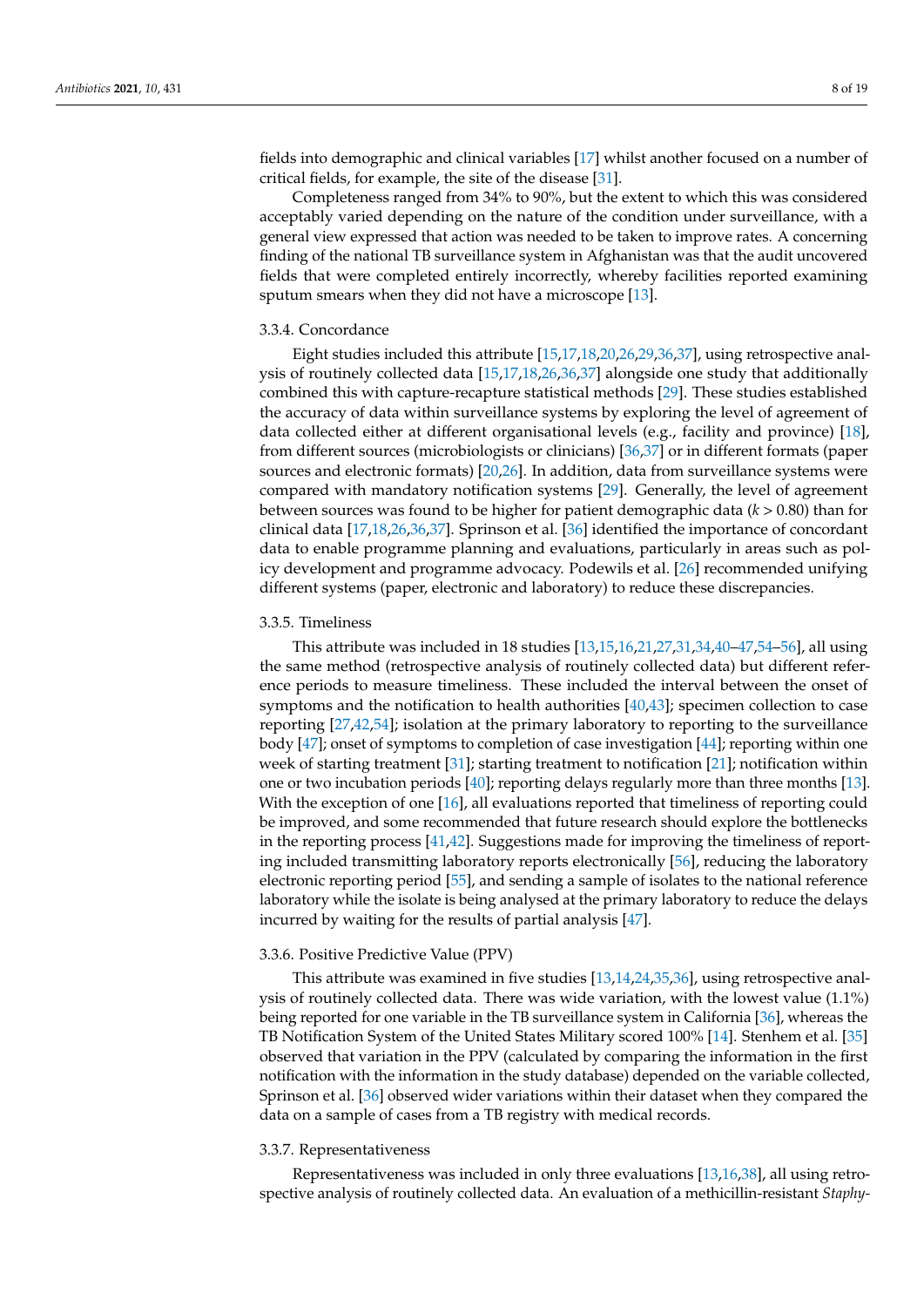*lococcus aureus* (MRSA) surveillance system in Japan using health insurance claims [\[38\]](#page-17-19) observed that the surveillance system was accurately representing the ages of patients. Saeed et al. [\[13\]](#page-16-12) observed that the HMIS in Afghanistan only included public health facilities with no data from the private sector (which it was attempting to cover). Furthermore, the system favoured rural areas with little attention to urban settings and secondary hospitals. Conversely, the evaluation of the Australian Gonococcal Surveillance Programme [\[16\]](#page-16-23) observed that the reliance on molecular methods to diagnose infections had reduced the number of isolates available for AMR testing, especially in rural areas where molecular methods were increasingly used due to their greater cost-effectiveness.

#### 3.3.8. Acceptability

This attribute was examined in five studies through the use of surveys of users [\[16,](#page-16-23)[55\]](#page-18-5) and semi-structured interviews [\[13](#page-16-12)[,15](#page-16-14)[,54\]](#page-18-2). These found varying levels of acceptability related to awareness of the system and ease of use of the system. For example, the NTP in Afghanistan was found to have poor acceptability as health workers lacked awareness of the procedures to follow. Delayed reporting (and sometimes failure to report) indicated refusals to co-operate with the protocols [\[13\]](#page-16-12). The Australian Gonococcal Surveillance Programme had high acceptability for the reference laboratories that were contributors, even though some of the stakeholders identified the lack of feedback of surveillance data as an issue [\[16\]](#page-16-23). The acceptability of the salmonella surveillance system in London and South East England [\[55\]](#page-18-5) was found to be related to the method used to follow up case reports, with telephone questionnaires being more successful than mailed ones.

An evaluation of a TB surveillance system in Brazil found that acceptability and timeliness were linked to each other when Brazil's micro-regions were divided into two groups according to the relative performance of their systems [\[15\]](#page-16-14).

#### 3.3.9. Flexibility

Two studies measured this attribute [\[13](#page-16-12)[,16\]](#page-16-23), using a survey of stakeholders [\[16\]](#page-16-23) and interviews [\[13\]](#page-16-12). Samaan et al. observed that the reduced availability of isolates for testing (a result of the introduction of molecular-based methods to diagnose gonococcal infections) had challenged the flexibility of the Australian Gonococcal Surveillance Programme. It was trying to adapt to this situation by communicating with the public and private laboratories and asking them to forward any isolates they had available. Another challenge to the Australian system's flexibility was the introduction of additional antimicrobials for the treatment of gonococcal infections. The system adapted through changes such as modifying its quality assurance process to include new resistance testing.

The two TB surveillance systems in Afghanistan evaluated by Saeed et al. [\[13\]](#page-16-12) received different ratings, with the NTP being seen as flexible and able to accommodate changes. The HMIS, however, was seen as less flexible (for example, when there was a need for additional information or modes of operation).

#### 3.3.10. Simplicity

This was examined in three evaluations [\[13](#page-16-12)[,16](#page-16-23)[,54\]](#page-18-2) that used questionnaire surveys [\[16\]](#page-16-23) or interviews with stakeholders [\[13,](#page-16-12)[54\]](#page-18-2). The evaluation of the *Campylobacter* Infection Surveillance Programme in Victoria (Australia) found it to be "cumbersome" to use for case referral and investigation [\[54\]](#page-18-2). Similarly, the Australian Gonococcal Surveillance Programme was observed by Samaan et al. [\[16\]](#page-16-23) to have reduced the simplicity of the system as a result of duplication of data entry for the isolates received from the initial diagnostic laboratories. However, the survey of stakeholders undertaken as part of the same evaluation found that 88% of respondents felt that the system was sufficiently straightforward. Those who did not find it so cited the poorly defined terminology in reports as one of their concerns. Saeed et al. [\[13\]](#page-16-12) also reported divergent findings in relation to the simplicity of two TB monitoring systems in Afghanistan (the HMIS and the NTP). The HMIS system was found to be simple as case definitions were followed and consistent forms were used.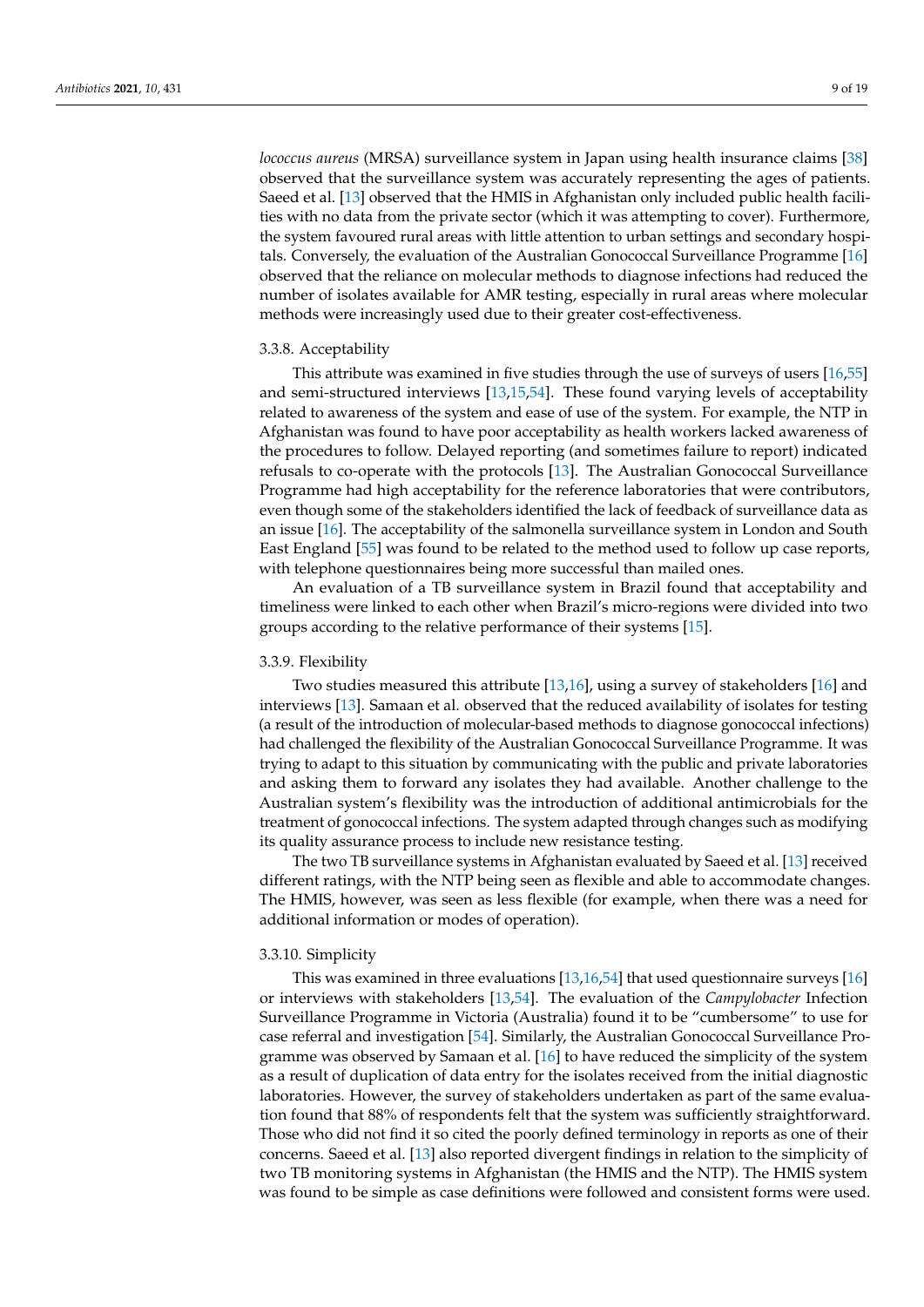The NTP system, on the other hand, was found to be complex due to multiple complicated forms that need to be completed, the use of paper forms, a lack of integration with the HIMS system and difficulties in providing training for staff.

#### 3.3.11. Stability

Stability, defined as the ability to collect, manage, and provide data properly without failure and ability to be operational when needed [\[3\]](#page-16-2), was included as an attribute in only one study [\[13\]](#page-16-12), which investigated two TB surveillance programmes in Afghanistan using interviews. The authors reported that the HMIS was able to collect, manage and provide data from its facilities and produce monthly reports. The only problem reported that affected stability related to extraction of data from the system as a result of interruptions to the electricity supply. However, the authors also identified computer viruses as a potential threat. The other TB surveillance system in that evaluation was the NTP which was given a lower rating for stability due to being paper-based, possibly resulting in reporting delays.

#### **4. Discussion**

This review sought to examine the effectiveness of aspects of the performance of surveillance systems that are considered to be important for AMR monitoring. It found that most surveillance systems evaluated were underperforming in the key attributes related to both effectiveness and acceptability.

Lewis [\[57\]](#page-18-6) described the overall objective of surveillance of AMR as the facilitation of control of AMR through informing the need to improve prescribing and infection control practices. The author identified three essential attributes for an AMR surveillance system for human health: timeliness, reliability, and representativeness. Timeliness was identified as important for AMR trends at the local level and to assist clinicians in the rational choice of antibiotic. However, the author acknowledged that prescribing decisions also needed to be supported by evidence on what constitutes unacceptable levels of resistance. Reliability (referring to the consistency in the laboratory data production process) was seen as important to assess trends over time and for benchmarking of resistance rates. The geographic, demographic and socioeconomic representativeness of the populations served by the laboratories where samples are generated was also seen to be important in order to be able to produce generalisable results. Our results indicate that for all three characteristics, the systems evaluated were underperforming.

There was wide variation in the nature and number of attributes examined in studies. Only two out of 43 reported all of the CDC attributes in their evaluations [\[45,](#page-17-20)[52\]](#page-18-1), with the majority focusing on only one or two attributes. Two characteristics, ease of use and awareness of the system, were associated with both greater acceptability and completeness (percentage of cases of condition reported). None of the other system characteristics were linked to benefits across more than one attribute. However, an examination of the attributes identifies other areas where the system's performance on one attribute could influence others, even where this was not explicitly tested in the study. For example, Jansson et al. [\[42\]](#page-17-1) observed that the timeliness of the Swedish statutory surveillance system was influenced by whether the reporting system was computerised or not, with computerised reporting resulting in shorter delays. The authors also point out in their discussion that computerised reporting would also be easier for clinicians to report cases. Hence, even though the authors did not examine simplicity as part of their evaluation, it is likely that their observations were relevant to this attribute.

There are two main reasons for caution when generalising the results of this review. Firstly, most evaluations (22/44) were of TB surveillance systems. This condition is at the forefront of the AMR challenge, as it is estimated that in 2017 there were 558,000 new cases of TB worldwide that were resistant to Rifampicin (the most effective first-line antibiotic), and among those, 82% had multidrug-resistant TB [\[58\]](#page-18-7). However, it is also a condition that is caused by a single pathogen, whereas the majority of infections (such as those affecting the upper and lower respiratory tracts, the urinary tract, wound, and bloodstream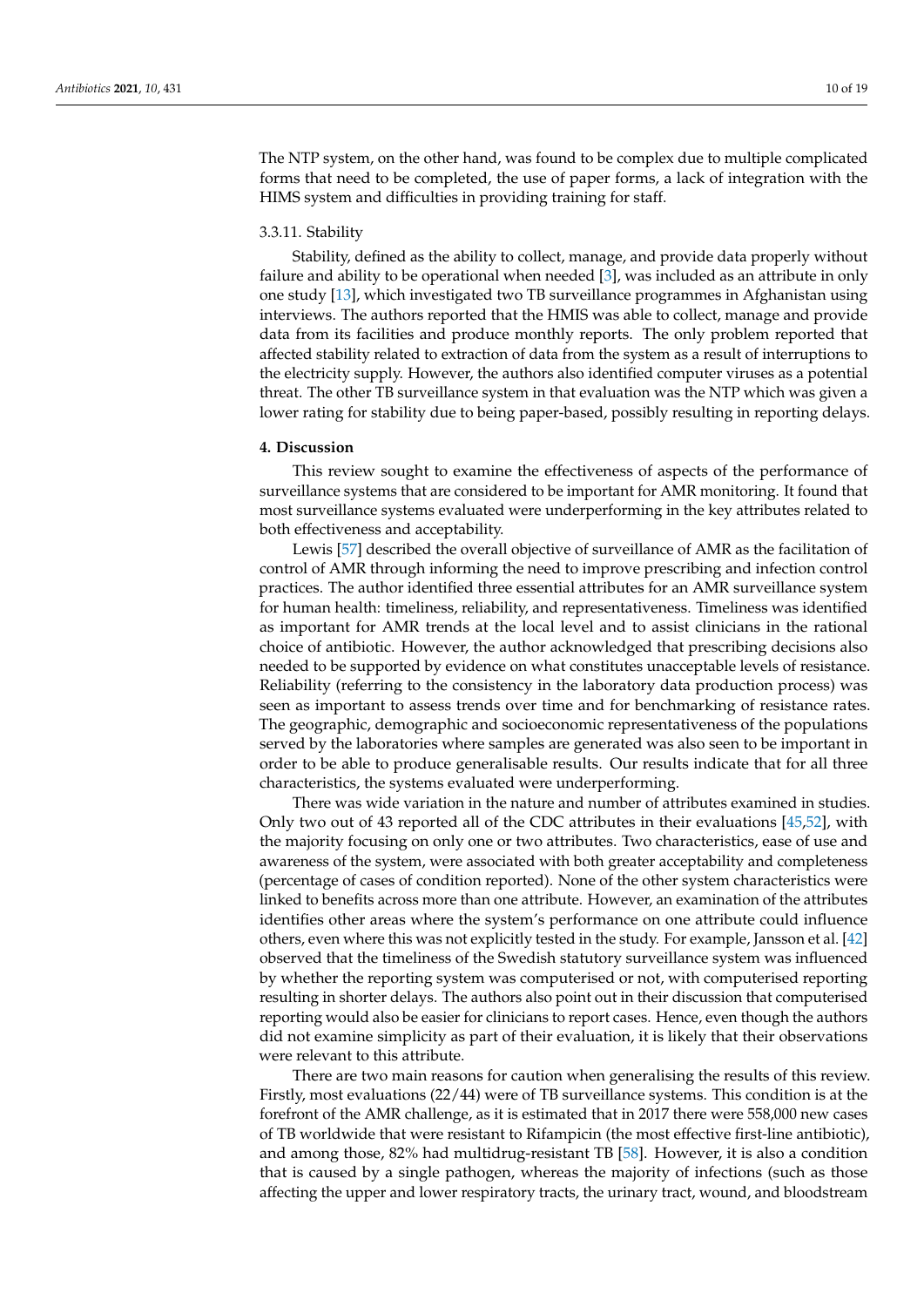infections) are caused by a range of pathogens, and hence empirical treatment decisions require both the knowledge of the likely organisms and their likely susceptibilities to antibiotics [\[59\]](#page-18-8).

Secondly, eight studies in the review were published between 1990 and 1999, and a further 14 were published between 2000 and 2009. Older evaluations may be of less relevance to certain aspects of current systems due to technological changes that have been implemented to the design and operation of surveillance systems which would make any older evaluations out of date and hence of limited relevance. Taking the UK as an example, one of the four British studies looked at the timeliness of reporting of *Salmonella* infections and the acceptability of the follow-up process [\[55\]](#page-18-5). The system, which used electronic reporting in 2010 in London and South East England, may not be relevant anymore given that the CoSurv software for recording laboratory isolates and case notifications that was examined in that study has since been replaced in England by the Second Generation Surveillance System (SGSS) Communicable Disease Module CDR [\[60\]](#page-18-9). The generalisability of a second study was also limited as the evaluation [\[25\]](#page-16-24) was conducted between 1991– 1993. The third study by Teo et al. [\[48\]](#page-17-2), which investigated the Enhanced Tuberculosis Surveillance Scheme across England, Wales and Northern Ireland using a prospective rather than retrospective study design, was less prone to biases that may result from missing or erroneous entries. However, similar to the previous two, the age of the study (conducted between 2003 and 2005) limits its relevance to the current surveillance system in the UK. The current COVID-19 pandemic has demonstrated the impact that severe stresses can have on health systems. While laboratories remained largely functional during the pandemic, the surveillance reporting attached to these laboratories was deescalated due to capacity and other constraints for syndromic surveillance in particular [\[61\]](#page-18-10).

There are also marked differences in the context of healthcare systems in the 18 countries where the surveillance systems were based, which would reduce the direct applicability of some of the findings to other settings. For example, the study by Olowokure et al. [\[30\]](#page-17-5) to examine whether the introduction of the *Haemophilus* influenza type b conjugate vaccine in the UK in 1992 was associated with decreased effectiveness of the routine surveillance system, was confined to children under five living in one specific part of the UK (West Midlands).

#### *Strengths and Limitations of the Research*

The main strength of this systematic review is that it analysed study findings at the level of the attributes of different systems derived from the most widely recognised guidelines for establishing the utility of the outputs of surveillance systems [\[3\]](#page-16-2). This had the advantage of permitting a more homogenous synthesis of findings across diverse evaluations in a manner that has not been reported previously and which enables the identification of the attributes that need to be more consistently assessed, reported and implemented.

A limitation of the study relates to the restriction of the database searches to studies published in English, so some relevant studies may have potentially been missed.

#### **5. Conclusions and Recommendations**

We conclude that most of the health surveillance systems relevant to AMR that we reviewed were under-performing in the main attributes that relate to effectiveness and acceptability. Given that all desirable attributes cannot be maximised simultaneously, policy-makers need to decide which are the priority features that they seek to include in health surveillance and monitoring systems. Ease of use and users' awareness of surveillance systems have been shown to be linked to high levels of acceptability and higher levels of completeness of data collection and could be targeted as priority areas for improvement of existing systems.

In addition, we recommend consistent use of definitions of attributes of surveillance systems. This would ensure a more consistent approach to evaluations and facilitate the identification of the attributes that have the greatest impact on the utility of the data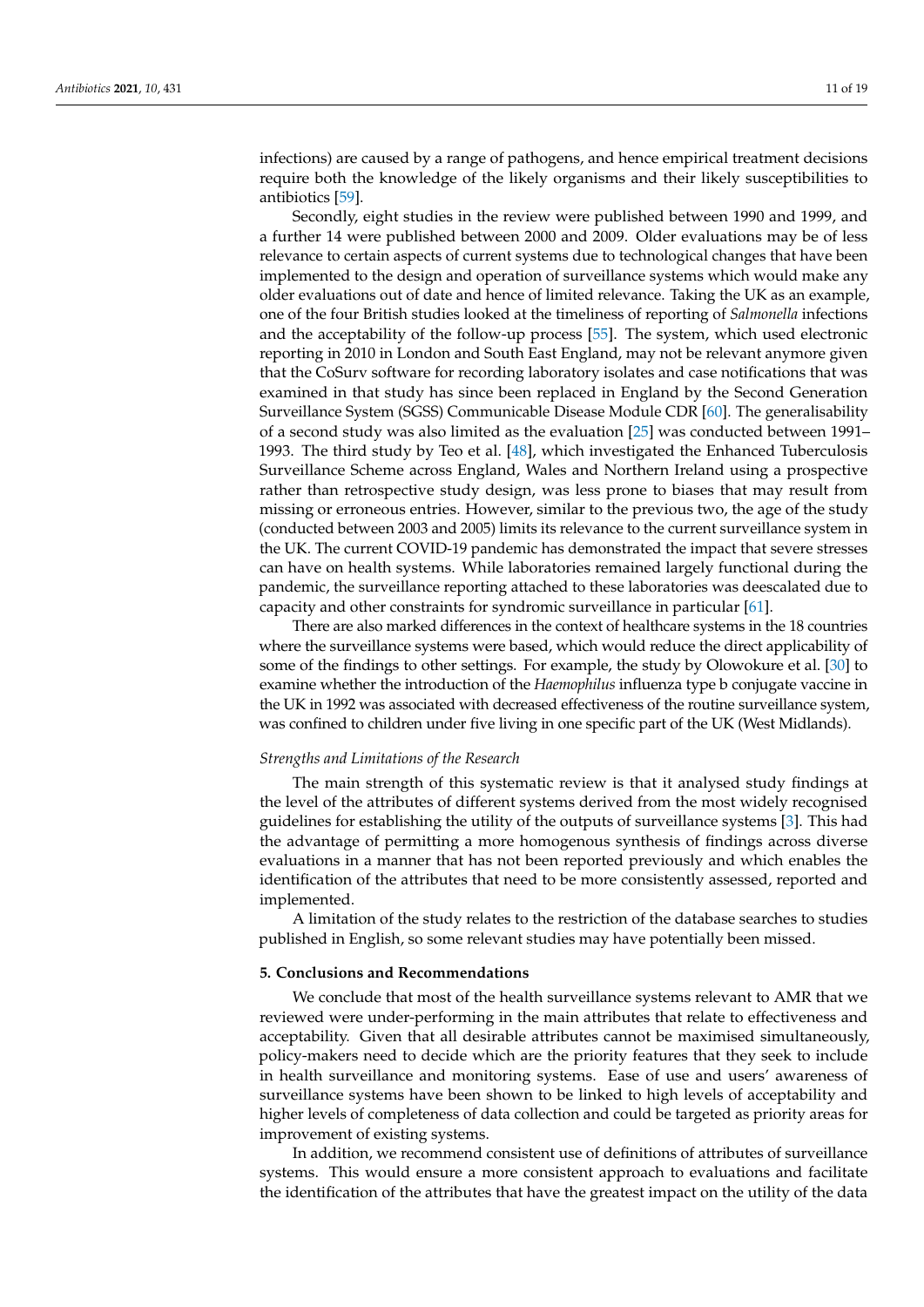produced by these systems, and hence should be prioritised for monitoring, as well as those that are highly correlated with others, and could be given lower priority in evaluations.

**Author Contributions:** Conceptualisation, M.A.-H., R.E.G., E.E., M.P., N.B. and N.M.; methodology, M.A.-H., R.E.G., E.E., M.P., N.B. and N.M.; data collection, M.A.-H. and R.E.G.; writing—original draft preparation, M.A.-H.; writing—review and editing, R.E.G., E.E., M.P., N.B. and N.M. All authors have read and agreed to the published version of the manuscript.

**Funding:** This study was funded by the National Institute for Health Research (NIHR) Policy Research Programme (Project No: 102/0001). The views expressed are those of the authors and not necessarily those of the NIHR or the Department of Health and Social Care.

**Data Availability Statement:** Data is contained within the article.

**Conflicts of Interest:** The authors declare no conflict of interest.

### <span id="page-11-0"></span>**Appendix A. Definitions of Attributes Identified as Important for Determining the Usefulness of a Surveillance System**

Simplicity: the structure and ease of operation of the system means a system is as simple as possible while still meeting its objectives.

Flexibility: can adapt to changing information needs or operating conditions with minimal additional time, personnel, or allocated funds.

Data Quality: the completeness and validity of the data recorded in the public health surveillance system.

Acceptability: the willingness of persons and organisations to participate in the surveillance system.

Sensitivity: at two different levels: case reporting, where it refers to the proportion of cases of a condition detected by the system, and the ability to detect outbreaks, including the ability to monitor changes in the number of cases over time.

PPV: the proportion of reported cases that have a health-related event under surveillance.

Representativeness: the extent to which the system accurately describes the occurrence of a health-related event over time and its distribution in the population by place and person.

Timeliness: the speed between steps, in particular the interval between the onset of the health-related event and its reporting to the public health agency responsible for initiating control and prevention actions.

Stability: the reliability (ability to collect, manage and provide information without failure) and availability of the system (the ability to be operational when needed).

#### <span id="page-11-1"></span>**Appendix B. Search Terms**

GENERIC SEARCH TERMS: Antimicrobial resistance OR Drug resistance OR *Escherichia coli* OR Bacteremia OR Sepsis OR Enterobacteriaceae OR *Klebsiella pneumoniae* OR *Neisseria gonorrhoeae* OR *Acinetobacter* OR *Campylobacter* OR beta-Lactamases OR Cephalosporin resistance OR Vancomycin resistance OR *Enterococcus* OR *Pseudomonas* OR Carbapenem resistance OR *Salmonella* OR Fluoroquinolone resistance OR Tuberculosis OR TB OR *Mycobacterium* OR *Shigella* OR Methicillin-resistant *Staphylococcus aureus* OR MRSA OR *Streptococcus* pneumonia OR Clarithromycin resistance OR *Helicobacter pylori* OR *Haemophilus influenzae* OR Communicable Diseases OR Infectious disease

AND

Surveillance OR Reporting OR Monitoring OR Notification OR Warning OR System OR Network

Web of Science Search Terms

"antimicrobial resistance" OR "drug resistance" OR "*Escherichia coli*" OR Bacteremia OR Sepsis OR Enterobacteriaceae OR "*Klebsiella pneumoniae*" OR "*Neisseria gonorrhoeae*" OR *Acinetobacter* OR *Campylobacter* OR beta-Lactamases OR "cephalosporin resistance" OR "vancomycin resistance" OR *Enterococcus* OR *Pseudomonas* OR "carbapenem resistance" OR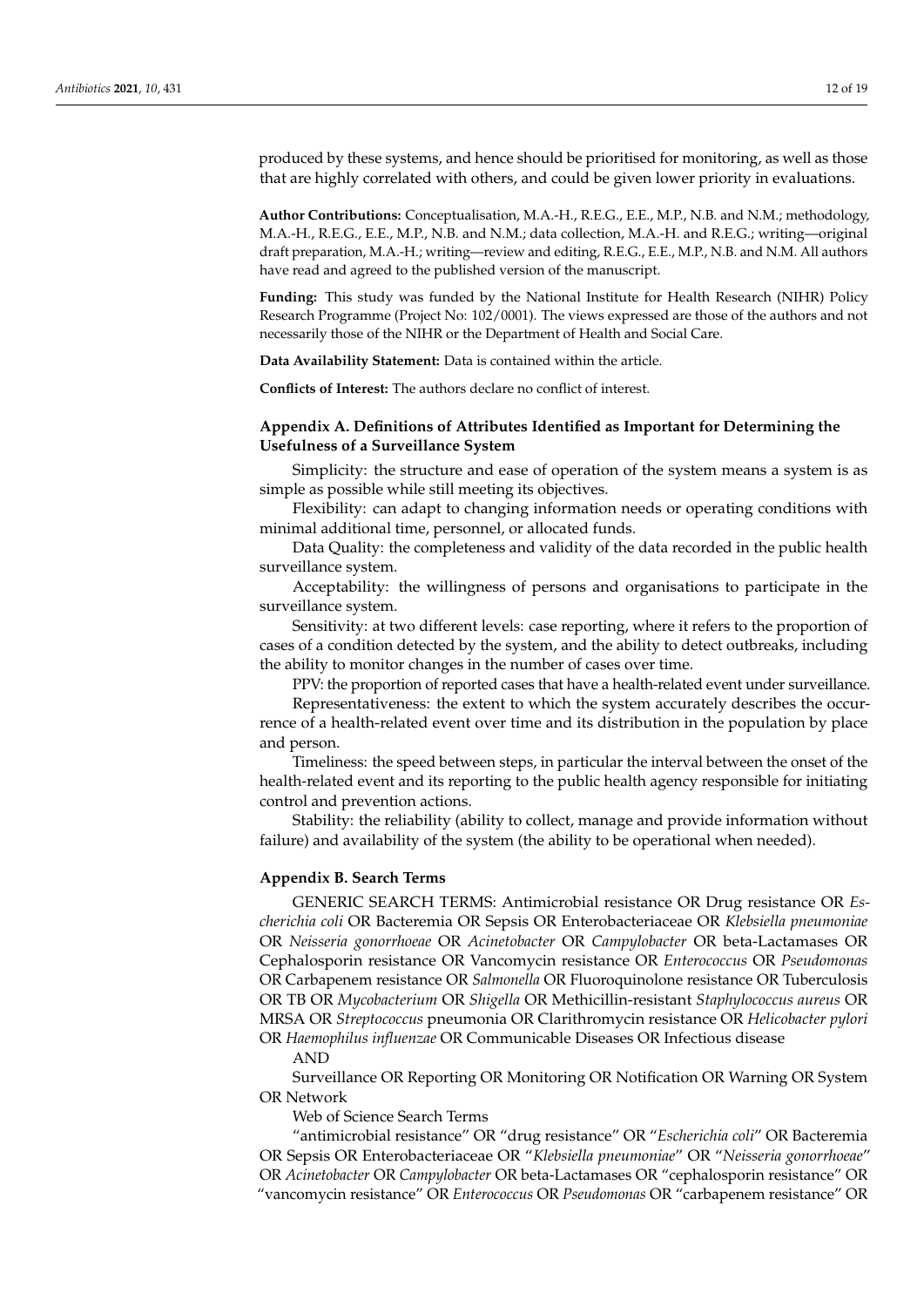Salmonella OR "fluoroquinolone resistance" OR Tuberculosis OR TB OR *Mycobacterium* OR *Shigella* OR "methicillin-resistant *Staphylococcus aureus*" OR MRSA OR "*Streptococcus* pneumonia" OR "clarithromycin resistance" OR "*helicobacter pylori*" OR "*Haemophilus influenzae*" OR "communicable diseases" OR "infectious disease"

AND

Surveillance OR Reporting OR Monitoring OR Notification OR Warning OR System OR Network

Open Grey

("antimicrobial resistance" OR "drug resistance" OR "*Escherichia coli*" OR Bacteremia OR Sepsis OR Enterobacteriaceae OR "*Klebsiella pneumoniae*" OR "*Neisseria gonorrhoeae*" OR *Acinetobacter* OR *Campylobacter* OR beta-Lactamases OR "cephalosporin resistance" OR "vancomycin resistance" OR *Enterococcus* OR *Pseudomonas* OR "carbapenem resistance" OR *Salmonella* OR "fluoroquinolone resistance" OR Tuberculosis OR TB OR *Mycobacterium* OR *Shigella* OR "methicillin-resistant *Staphylococcus aureus*" OR MRSA OR "*Streptococcus* pneumonia" OR "clarithromycin resistance" OR "*Helicobacter pylori*" OR "*Haemophilus influenzae*" OR "communicable diseases" OR "infectious disease") AND (Surveillance OR Reporting OR Monitoring OR Notification OR Warning OR System OR Network)

Scopus

(antimicrobial resistance) OR (drug resistance) OR (*Escherichia coli*) OR Bacteremia OR Sepsis OR Enterobacteriaceae OR (*Klebsiella pneumonia*) OR (*Neisseria gonorrhoeae*) OR *Acinetobacter* OR *Campylobacter* OR beta-Lactamases OR (cephalosporin resistance) OR

(vancomycin resistance) OR *Enterococcus* OR *Pseudomonas* OR (carbapenem resistance) OR Salmonella OR (fluoroquinolone resistance) OR Tuberculosis OR TB OR *Mycobacterium* OR *Shigella* OR (methicillin-resistant *Staphylococcus aureus*) OR MRSA

OR

(*Streptococcus* pneumonia) OR (clarithromycin resistance) OR (*Helicobacter pylori*) OR (*Haemophilus influenzae*) OR (communicable diseases) OR (infectious disease)

AND

Surveillance OR Reporting OR Monitoring OR Notification OR Warning OR System OR Network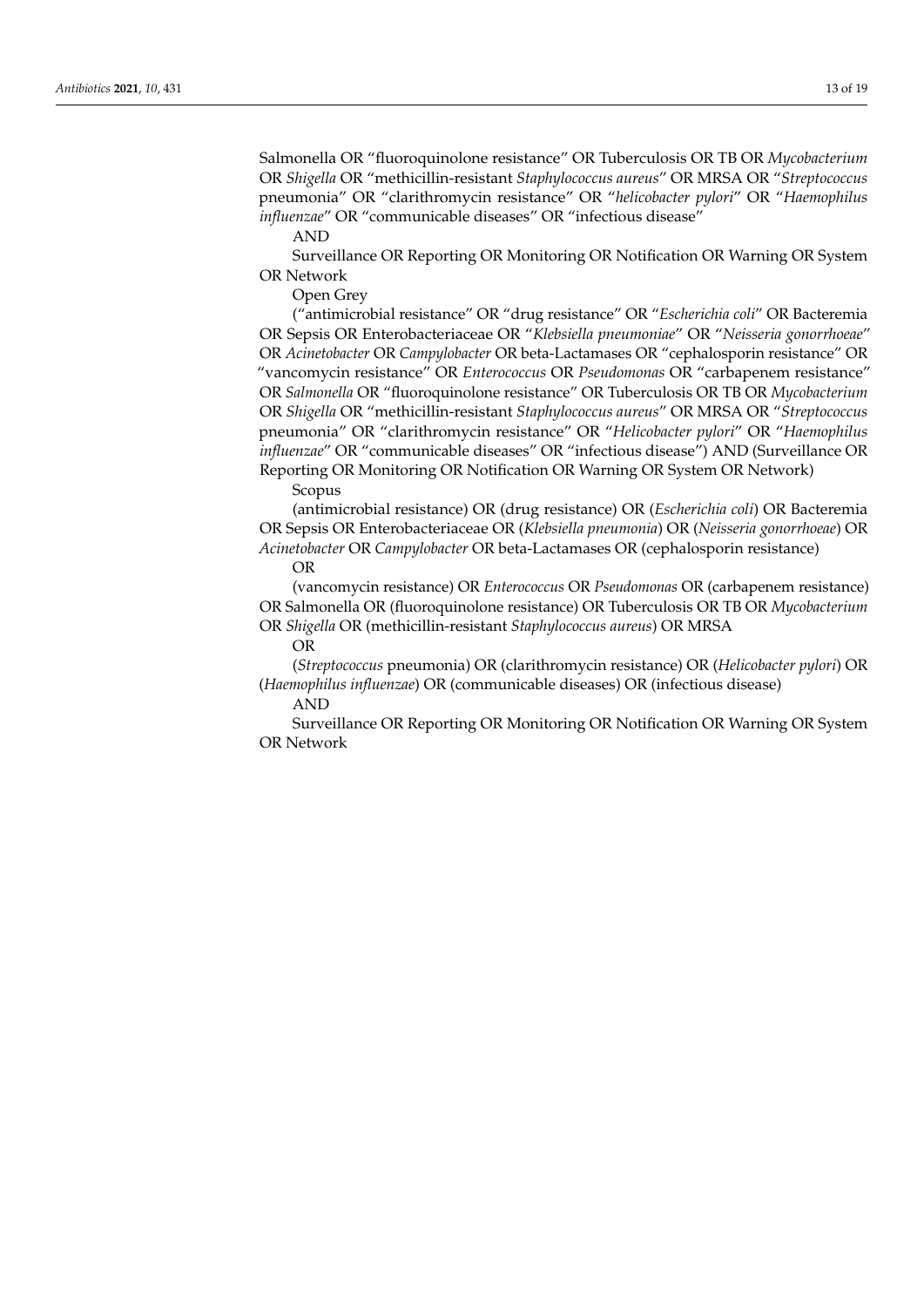# **Appendix C. Attributes Used in Evaluations**

<span id="page-13-0"></span>

| Author                         | Acceptability | $\textbf{Completeness}$<br>(Proportion<br>of Cases) | $\textbf{Completeness}$<br>(Variables<br>Collected for<br>Each Case) | Concordance  | Flexibility  | Positive<br>Predictive<br>Value (PPV) | Representa-<br>tiveness | Simplicity | Specificity | Stability    | Timeliness   | Usefulness |
|--------------------------------|---------------|-----------------------------------------------------|----------------------------------------------------------------------|--------------|--------------|---------------------------------------|-------------------------|------------|-------------|--------------|--------------|------------|
| Heunis                         |               |                                                     |                                                                      | $\checkmark$ |              |                                       |                         |            |             |              |              |            |
| Reijn                          |               |                                                     |                                                                      |              |              |                                       |                         |            |             |              | $\sqrt{ }$   |            |
| Devine                         |               | $\sqrt{ }$                                          |                                                                      |              |              |                                       |                         |            |             |              |              |            |
| Gimenez-<br>Duran              |               | $\sqrt{ }$                                          |                                                                      |              |              |                                       |                         |            |             |              |              |            |
| Auld                           |               |                                                     | $\sqrt{ }$                                                           | $\sqrt{ }$   |              |                                       |                         |            |             |              |              |            |
| Podewils                       |               | $\sqrt{ }$                                          | $\sqrt{ }$                                                           | $\sqrt{ }$   |              |                                       |                         |            |             |              |              |            |
| Trei                           |               | $\checkmark$                                        |                                                                      |              |              |                                       |                         |            |             |              | $\sqrt{ }$   |            |
| Lo                             |               |                                                     | $\sqrt{ }$                                                           |              |              |                                       |                         |            |             |              | $\checkmark$ |            |
| $\boldsymbol{\mathrm{Nguyen}}$ |               | $\sqrt{ }$                                          |                                                                      |              |              |                                       |                         |            |             |              |              |            |
| Cojocaru                       |               | $\sqrt{ }$                                          |                                                                      |              |              |                                       |                         |            |             |              |              |            |
| San Gabriel                    |               | $\sqrt{2}$                                          |                                                                      |              |              |                                       |                         |            |             |              |              |            |
| Lirio                          |               |                                                     | $\sqrt{ }$                                                           |              |              |                                       |                         |            |             |              |              |            |
| Santos                         |               |                                                     | $\sqrt{ }$                                                           |              |              |                                       |                         |            |             |              |              |            |
| Takahashi                      |               |                                                     |                                                                      |              |              |                                       |                         |            |             |              | $\sqrt{ }$   |            |
| Grills                         | $\checkmark$  | $\checkmark$                                        | $\checkmark$                                                         |              |              |                                       |                         | $\sqrt{}$  |             |              | $\checkmark$ |            |
| Khue                           |               |                                                     |                                                                      | $\sqrt{ }$   |              |                                       |                         |            |             |              |              |            |
| Guerrin-<br>Tran               |               | $\sqrt{ }$                                          |                                                                      | $\sqrt{ }$   |              |                                       |                         |            |             |              |              |            |
| da Silva                       | $\checkmark$  |                                                     | $\checkmark$                                                         | $\sqrt{ }$   |              |                                       |                         |            |             |              | $\checkmark$ |            |
| Mancuso                        |               | $\checkmark$                                        |                                                                      |              |              | $\sqrt{ }$                            |                         |            |             |              |              |            |
| Teo                            |               | $\sqrt{ }$                                          |                                                                      |              |              |                                       |                         |            |             |              |              |            |
| Saeed                          | $\checkmark$  | $\sqrt{ }$                                          | $\sqrt{ }$                                                           |              | $\checkmark$ | $\checkmark$                          | $\checkmark$            | $\sqrt{ }$ |             | $\checkmark$ | $\sqrt{ }$   | $\sqrt{ }$ |
| Alkhalawi                      |               | $\sqrt{ }$                                          | $\sqrt{ }$                                                           | $\sqrt{ }$   |              |                                       |                         |            |             |              |              |            |
| Jansson                        |               | $\sqrt{ }$                                          |                                                                      |              |              |                                       |                         |            |             |              |              |            |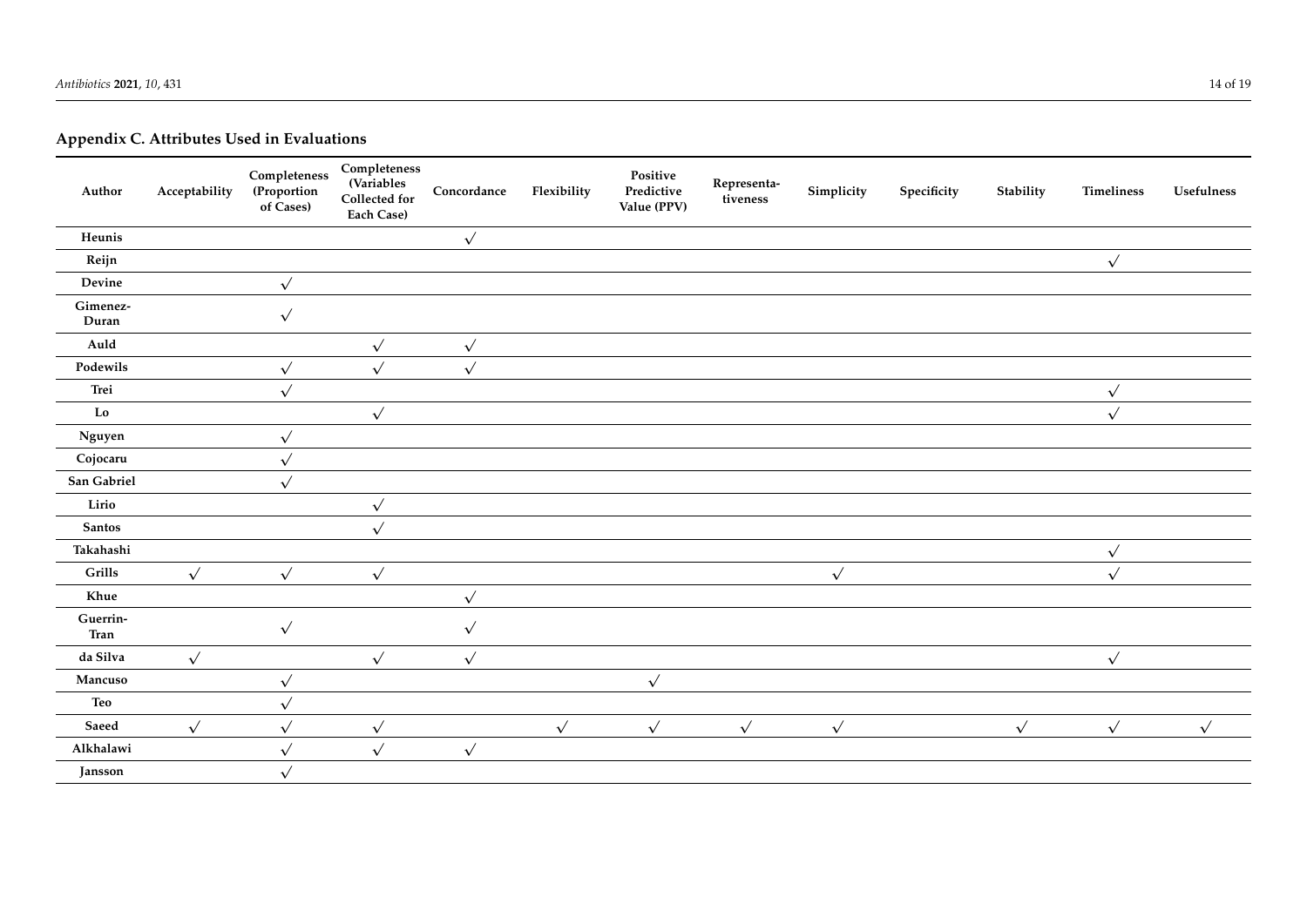| Author          | Acceptability | Completeness<br>(Proportion<br>of Cases) | Completeness<br><b>(Variables</b><br>Collected for<br>Each Case) | Concordance | Flexibility | Positive<br>Predictive<br>Value (PPV) | Representa-<br>tiveness | Simplicity | Specificity | Stability | <b>Timeliness</b> | <b>Usefulness</b> |
|-----------------|---------------|------------------------------------------|------------------------------------------------------------------|-------------|-------------|---------------------------------------|-------------------------|------------|-------------|-----------|-------------------|-------------------|
| Marks           |               |                                          |                                                                  |             |             |                                       |                         |            | $\sqrt{ }$  |           |                   |                   |
| Jansson         |               |                                          |                                                                  |             |             |                                       |                         |            |             |           | $\checkmark$      |                   |
| Severi          | $\sqrt{ }$    |                                          |                                                                  |             |             |                                       |                         |            |             |           | $\checkmark$      |                   |
| Birkhead        |               |                                          |                                                                  |             |             |                                       |                         |            |             |           | $\sqrt{ }$        |                   |
| Dominguez       |               |                                          |                                                                  |             |             |                                       |                         |            |             |           | $\sqrt{ }$        |                   |
| Kirk            |               |                                          |                                                                  |             |             |                                       |                         |            |             |           | $\checkmark$      |                   |
| Altmann         |               |                                          |                                                                  |             |             |                                       |                         |            |             |           | $\sqrt{ }$        |                   |
| Kang            |               | $\sqrt{}$                                |                                                                  |             |             |                                       |                         |            |             |           | $\sqrt{ }$        |                   |
| Migliori        |               | $\sqrt{ }$                               | $\sqrt{}$                                                        |             |             |                                       |                         |            |             |           |                   |                   |
| Trepka          |               | $\sqrt{}$                                |                                                                  |             |             |                                       |                         |            |             |           |                   |                   |
| Nicolay         |               |                                          | $\sqrt{ }$                                                       |             |             |                                       |                         |            |             |           | $\sqrt{ }$        |                   |
| Curtis          |               |                                          |                                                                  |             |             |                                       |                         |            |             |           | $\sqrt{ }$        |                   |
| Driver          |               | $\sqrt{ }$                               |                                                                  |             |             | $\sqrt{ }$                            |                         |            |             |           |                   |                   |
| Tanihara        |               |                                          |                                                                  |             |             |                                       | $\sqrt{ }$              |            |             |           |                   |                   |
| Samaan          | $\sqrt{ }$    |                                          |                                                                  |             | $\sqrt{ }$  |                                       | $\sqrt{ }$              | $\sqrt{ }$ |             |           | $\sqrt{ }$        |                   |
| ${\bf Stenhem}$ |               |                                          | $\sqrt{ }$                                                       |             |             | $\sqrt{ }$                            |                         |            |             |           |                   |                   |
| Van Leth        |               | $\sqrt{ }$                               |                                                                  |             |             |                                       |                         |            |             |           |                   |                   |
| Jones           |               |                                          |                                                                  |             |             |                                       |                         |            |             |           | $\sqrt{ }$        |                   |
| Olowokure       |               | $\sqrt{ }$                               |                                                                  |             |             |                                       |                         |            |             |           |                   |                   |
| Sprinson        |               |                                          | $\sqrt{ }$                                                       | $\sqrt{ }$  |             | $\sqrt{ }$                            |                         |            |             |           |                   |                   |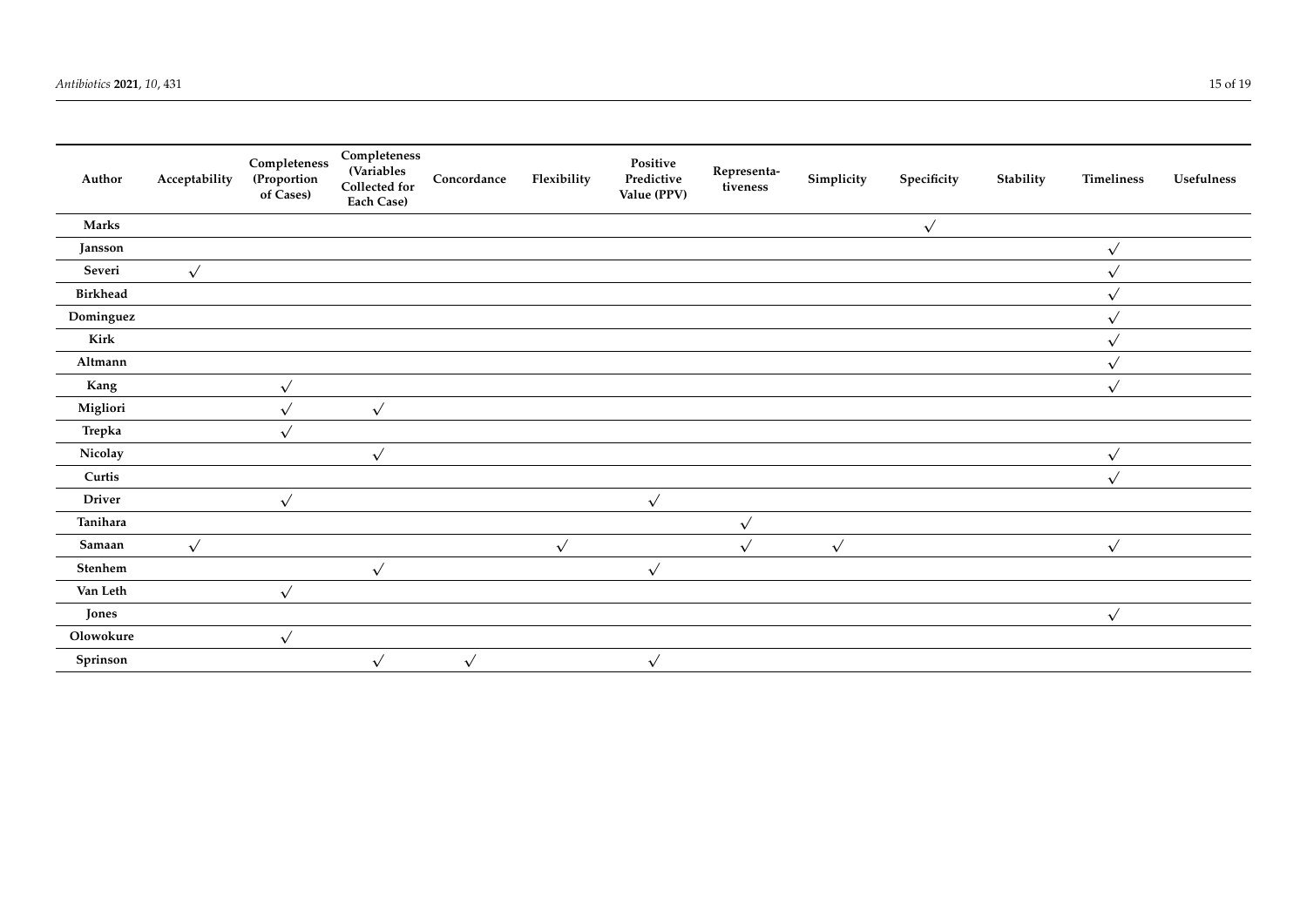<span id="page-15-0"></span>

| Condition/<br>Microorganism                                        | Acceptability | Completeness<br>(Proportion<br>of Cases) | Completeness<br><b>(Variables</b><br>Collected for<br>Each Case) | Concordance | Flexibility | Positive<br>Predictive<br>Value (PPV) | Representa-<br>tiveness | Simplicity   | Specificity | Stability  | Timeliness  | <b>Usefulness</b> |
|--------------------------------------------------------------------|---------------|------------------------------------------|------------------------------------------------------------------|-------------|-------------|---------------------------------------|-------------------------|--------------|-------------|------------|-------------|-------------------|
| TB                                                                 | $\sqrt{ }$    | $\sqrt{ }$                               | $\checkmark$                                                     | $\sqrt{ }$  | $\sqrt{ }$  | $\checkmark$                          | $\checkmark$            | $\sqrt{ }$   | $\sqrt{ }$  | $\sqrt{ }$ | $\sqrt{}$   | $\sqrt{ }$        |
| Salmonella/salmonellosis                                           | $\checkmark$  |                                          | $\checkmark$                                                     |             |             |                                       |                         |              |             |            |             | $\checkmark$      |
| Infections with<br>penicillin-resistant<br>pneumococci             |               |                                          |                                                                  |             |             |                                       |                         |              |             |            | $\sim$      |                   |
| <b>MRSA</b>                                                        |               | $\sqrt{ }$                               | $\checkmark$                                                     |             |             | $\sqrt{ }$                            | $\checkmark$            |              |             |            |             |                   |
| Neisseria<br>gonorrhoeae/Gonoccoal<br>infections                   | $\sqrt{ }$    |                                          |                                                                  |             |             |                                       | $\checkmark$            | $\checkmark$ |             |            |             |                   |
| Shiga-toxin producing<br>or enter-haemorrhagic<br>Escherichia Coli |               |                                          |                                                                  |             |             |                                       |                         |              |             |            | $\mathbf v$ |                   |
| Shigellosis                                                        |               |                                          |                                                                  |             |             |                                       |                         |              |             |            | $\sqrt{ }$  |                   |
| Campylobacter                                                      | $\checkmark$  |                                          | $\checkmark$                                                     |             |             |                                       |                         | $\checkmark$ |             |            |             |                   |
| Haemophilus influenzae                                             |               |                                          |                                                                  |             |             |                                       |                         |              |             |            |             |                   |

### **Appendix D. Attributes Examined by Health Condition or Microorganism**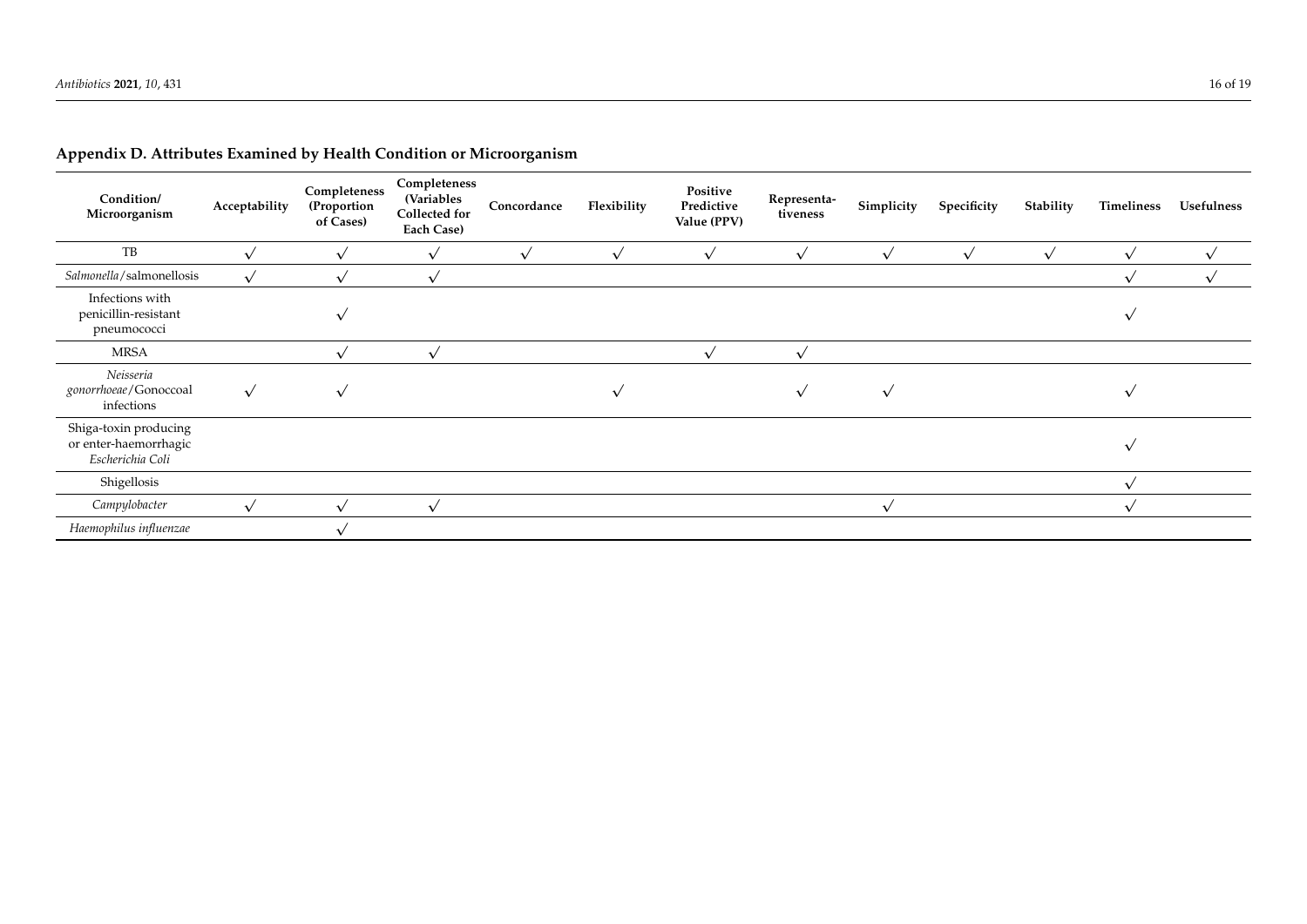#### **References**

- <span id="page-16-0"></span>1. World Health Organisation. Antimicrobial Resistance. Available online: [https://www.who.int/en/news-room/fact-sheets/](https://www.who.int/en/news-room/fact-sheets/detail/antimicrobial-resistance) [detail/antimicrobial-resistance](https://www.who.int/en/news-room/fact-sheets/detail/antimicrobial-resistance) (accessed on 1 April 2021).
- <span id="page-16-1"></span>2. World Health Organisation. *WHO Global Strategy for Containment of Antimicrobial Resistance*; WHO: Geneva, Switzerland, 2001.
- <span id="page-16-2"></span>3. Centers for Disease Control and Prevention. Updated Guidelines for Evaluating Public Health Surveillance Systems: Recommendations from the Guidelines Working Group. *MMWR* **2001**, *50*, 1–35.
- <span id="page-16-3"></span>4. World Health Organisation. *Global Priority List of Antibiotic-Resistant Bacteria to Guide Research, Discovery, and Development of New Antibiotics*; WHO: Geneva, Switzerland, 2017.
- <span id="page-16-4"></span>5. Centers for Disease Control and Prevention. *Biggest Threats*; Centers for Disease Control and Prevention: Atlanta, GA, USA, 2017.
- <span id="page-16-5"></span>6. Cormican, M.; Hopkins, S.; Jarlier, V.; Reilly, J.; Simonsen, G.S.; Strauss, R.; Vandenberg, O.; Zabicka, D.; Zarb, P.; Catchpole, M.; et al. ECDC, EFSA and EMA Joint Scientific Opinion on a list of outcome indicators as regards surveillance of antimicrobial resistance and antimicrobial consumption in humans and food-producing animals. *EFSA J.* **2017**, *15*, 5017.
- <span id="page-16-6"></span>7. EFSA. Scientific Report of EFSA. Technical specification on the harmonised monitoring and reporting of antimicrobial resistance in Salmonella, Campylobacter and indicator Escherichia coli and Enterococcus spp. Bacteria transmitted through food. *EFSA J.* **2012**, *10*, 2742.
- <span id="page-16-7"></span>8. Department of Health and Department for Environment and Rural Affairs, UK Five Year Antimicrobial Resistance Strategy 2013 to 2018. 2013. Available online: [https://www.gov.uk/government/publications/uk-5-year-antimicrobial-resistance-strategy-20](https://www.gov.uk/government/publications/uk-5-year-antimicrobial-resistance-strategy-2013-to-2018) [13-to-2018](https://www.gov.uk/government/publications/uk-5-year-antimicrobial-resistance-strategy-2013-to-2018) (accessed on 1 April 2021).
- <span id="page-16-8"></span>9. Critical Appraisal Skills Programme. *CASP Checklist: 10 Questions to Help You Make Sense of A Qualitative Research*; Critical Appraisal Skills Programme: Oxford, UK, 2018.
- <span id="page-16-9"></span>10. Evans, N.; Lasen, M.; Tsey, K. *Effective Public Health Practice Project (EPHPP) Quality Assessment Tool for Quantitative Studies, in A Systematic Review of Rural Development Research*; Springer: Berlin/Heidelberg, Germany, 2015.
- <span id="page-16-10"></span>11. Popay, J.; Petticrew, H.R.A.S.M.; Arai, L.; Rodgers, M.; Britten, N.; Roen, K.; Duffy, S. Guidance on the Conduct of Narrative Synthesis in Systematic Reviews. A Product from the ESRC Methods Programme. Version 1. ESRC. 2006. Available online: https://www.researchgate.net/publication/233866356 Guidance on the conduct of narrative synthesis in systematic reviews A\_product\_from\_the\_ESRC\_Methods\_Programme (accessed on 1 April 2021).
- <span id="page-16-11"></span>12. Nguyen, D.B.; See, I.; Gualandi, N.; Shugart, A.; Lines, C.; Bamberg, W.; Dumyati, G.; Harrison, L.H.; Lesher, L.; Nadle, J.; et al. Completeness of Methicillin-Resistant Staphylococcus aureus Bloodstream Infection Reporting from Outpatient Hemodialysis Facilities to the National Healthcare Safety Network, 2013. *Infect. Control. Hosp. Epidemiol.* **2015**, *37*, 205. [\[CrossRef\]](http://doi.org/10.1017/ice.2015.265) [\[PubMed\]](http://www.ncbi.nlm.nih.gov/pubmed/26554448)
- <span id="page-16-12"></span>13. Saeed, K.; Bano, R.; Asghar, R. Evaluation of national tuberculosis surveillance system in Afghanistan. *East. Mediterr. Health J.* **2013**, *19*, 200–207. [\[CrossRef\]](http://doi.org/10.26719/2013.19.2.200) [\[PubMed\]](http://www.ncbi.nlm.nih.gov/pubmed/23516833)
- <span id="page-16-13"></span>14. Mancuso, J.D.; Tobler, S.K.; Eick, A.A.; Olsen, C.H. An evaluation of the completeness and accuracy of active tuberculosis reporting in the United States military. *Int. J. Tuberc. Lung Dis.* **2010**, *14*, 1310–1315. [\[PubMed\]](http://www.ncbi.nlm.nih.gov/pubmed/20843423)
- <span id="page-16-14"></span>15. Silva, G.D.M.D.; Bartholomay, P.; Cruz, O.G.; Garcia, L.P. Evaluation of data quality, timeliness and acceptability of the tuberculosis surveillance system in Brazil's micro-regions. *Cienc. Saude Coletiva* **2017**, *22*, 3307–3319. [\[CrossRef\]](http://doi.org/10.1590/1413-812320172210.18032017) [\[PubMed\]](http://www.ncbi.nlm.nih.gov/pubmed/29069186)
- <span id="page-16-23"></span>16. Samaan, G.; Roche, P.W.; E Greig, J.; Tapsall, J.W.; Programme, A.G.S. Evaluation of the Australian Gonococcal Surveillance Programme. *Commun. Dis. Intell. Q. Rep.* **2005**, *29*, 143–149.
- <span id="page-16-22"></span>17. Auld, S.C.; Kim, L.; Webb, E.K.; Podewils, L.J.; Uys, M. Completeness and concordance of TB and HIV surveillance systems for TB-HIV co-infected patients in South Africa. *Int. J. Tuberc. Lung Dis.* **2013**, *17*, 186–191. [\[CrossRef\]](http://doi.org/10.5588/ijtld.12.0530)
- <span id="page-16-15"></span>18. Heunis, C.; Wouters, E.; Kigozi, G.; Engelbrecht, M.; Tsibolane, Y.; Van Der Merwe, S.; Motlhanke, S. Accuracy of Tuberculosis Routine Data and Nurses' Views of the TB-HIV Information System in the Free State, South Africa. *J. Assoc. Nurses AIDS Care* **2011**, *22*, 67–73. [\[CrossRef\]](http://doi.org/10.1016/j.jana.2010.06.003)
- <span id="page-16-16"></span>19. Effective Public Health Practice Project. *Quality Assessment Tool for Quantitative Studies*; Effective Public Health Practice Project: Hamilton, ON, USA, 1998.
- <span id="page-16-17"></span>20. Alkhalawi, M.J.; McNabb, S.J.; Assiri, A.M.; Memish, Z.A. Evaluation of tuberculosis public health surveillance, Al-Madinah province, Kingdom of Saudi Arabia, 2012. *J. Epidemiol. Glob. Health* **2015**, *6*, 37. [\[CrossRef\]](http://doi.org/10.1016/j.jegh.2015.04.005)
- <span id="page-16-20"></span>21. Kang, H.-Y.; Yoo, H.; Park, W.; Go, U.; Jeong, E.; Jung, K.-S.; Son, H. Tuberculosis Notification Completeness and Timeliness in the Republic of Korea during 2012–2014. *Osong Public Health Res. Perspect.* **2016**, *7*, 320–326. [\[CrossRef\]](http://doi.org/10.1016/j.phrp.2016.08.002) [\[PubMed\]](http://www.ncbi.nlm.nih.gov/pubmed/27812491)
- <span id="page-16-21"></span>22. Migliori, G.B.; Spanevello, A.; Ballardini, L.; Neri, M.; Gambarini, C.; Moro, M.L.; Trnka, L.; Raviglione, M. Validation of the surveillance system for new cases of tuberculosis in a province of Northern Italy. *Eur. Respir. J.* **1995**, *8*, 1252–1258. [\[CrossRef\]](http://doi.org/10.1183/09031936.95.08081252) [\[PubMed\]](http://www.ncbi.nlm.nih.gov/pubmed/7489786)
- 23. Trepka, M.J.; Beyer, T.O.; Proctor, M.E.; Davis, J.P. An evaluation of the completeness of tuberculosis case reporting using hospital billing and laboratory data; Wisconsin, 1995. *Ann. Epidemiol.* **1999**, *9*, 419–423. [\[CrossRef\]](http://doi.org/10.1016/S1047-2797(99)00011-3)
- <span id="page-16-18"></span>24. Driver, C.R.; Braden, C.R.; Nieves, R.L.; Navarro, A.M.; Rullan, J.V.; Valway, S.E.; McCray, E. Completeness of tuberculosis case reporting, San Juan and Caguas Regions, Puerto Rico, 1992. *Public Health Rep.* **1996**, *111*, 157–161. [\[PubMed\]](http://www.ncbi.nlm.nih.gov/pubmed/8606915)
- <span id="page-16-24"></span>25. Devine, M.J.; Aston, R. Assessing the completeness of tuberculosis notification in a health district. *Commun. Dis. Rep. CDR Rev.* **1995**, *5*, 137–140.
- <span id="page-16-19"></span>26. Podewils, L.J.; Bantubani, N.; Bristow, C.; E Bronner, L.; Peters, A.; Pym, A.; Mametja, L.D. Completeness and Reliability of the Republic of South Africa National Tuberculosis (TB) Surveillance System. *BMC Public Health* **2015**, *15*, 765. [\[CrossRef\]](http://doi.org/10.1186/s12889-015-2117-3) [\[PubMed\]](http://www.ncbi.nlm.nih.gov/pubmed/26259599)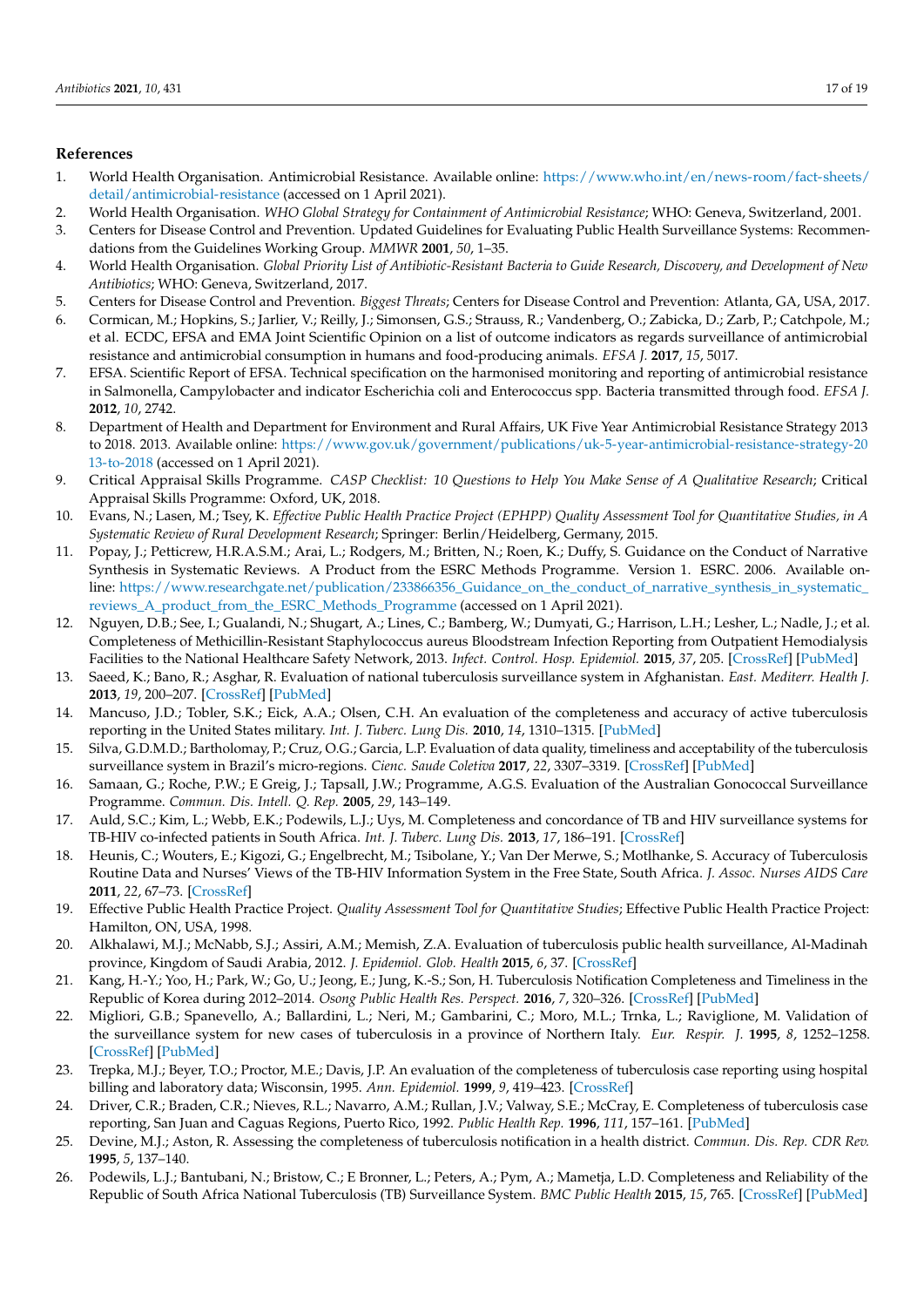- <span id="page-17-9"></span>27. Trei, J.S.; Carvelli, K.M. Completeness and timeliness of Chlamydia trachomatis and Neisseria gonorrhoeae genital infection reporting in the U.S. Air Force. *Mil. Med.* **2008**, *173*, 313–317. [\[CrossRef\]](http://doi.org/10.7205/MILMED.173.3.313)
- <span id="page-17-6"></span>28. San Gabriel, P.; Saiman, L.; Kaye, K.; Silin, M.; Onorato, I.; Schulte, J. Completeness of pediatric TB reporting in New York City. *Public Health Rep.* **2003**, *118*, 144–153. [\[CrossRef\]](http://doi.org/10.1093/phr/118.2.144)
- <span id="page-17-8"></span>29. Guerrin-Tran, E.; Thiolet, J.-M.; Rousseau, C.; Henry, S.; Poirier, C.; Che, D.; Vinas, J.-M.; Jarlier, V.; Robert, J. An evaluation of data quality in a network for surveillance of Mycobacterium tuberculosis resistance to antituberculosis drugs in Ile-de-France region-2001–2002. *Eur. J. Epidemiol.* **2006**, *21*, 783–785. [\[CrossRef\]](http://doi.org/10.1007/s10654-006-9069-y)
- <span id="page-17-5"></span>30. Olowokure, B.; Hawker, J.; Blair, I.; Spencer, N. Decrease in effectiveness of routine surveillance of *Haemophilus influenzae* disease after introduction of conjugate vaccine: Comparison of routine reporting with active surveillance system. *BMJ* **2000**, *321*, 731–732. [\[CrossRef\]](http://doi.org/10.1136/bmj.321.7263.731)
- <span id="page-17-10"></span>31. Lo, H.-Y.; Yang, S.-L.; Chou, P.; Chuang, J.-H.; Chiang, C.-Y. Completeness and timeliness of tuberculosis notification in Taiwan. *BMC Public Health* **2011**, *11*, 915. [\[CrossRef\]](http://doi.org/10.1186/1471-2458-11-915) [\[PubMed\]](http://www.ncbi.nlm.nih.gov/pubmed/22151346)
- 32. Lírio, M.; Dos Santos, N.P.; Passos, L.A.R.; Kritski, A.; Galvão-Castro, B.; Grassi, M.F.R. Completeness of tuberculosis reporting forms for disease control in individuals with HIV/AIDS in priority cities of Bahia state. *Ciência Saúde Coletiva* **2015**, *20*, 1143–1148. [\[CrossRef\]](http://doi.org/10.1590/1413-81232015204.00672014)
- 33. Santos, N.P.D.; Lírio, M.; Passos, L.A.R.; Dias, J.P.; Kritski, A.L.; Galvão-Castro, B.; Grassi, M.F.R. Completeness of tuberculosis reporting forms in five Brazilian capitals with a high incidence of the disease. *J. Bras. Pneumol.* **2013**, *39*, 221–225. [\[CrossRef\]](http://doi.org/10.1590/S1806-37132013000200014) [\[PubMed\]](http://www.ncbi.nlm.nih.gov/pubmed/23670508)
- <span id="page-17-13"></span>34. Nicolay, N.; Garvey, P.; DeLappe, N.; Cormican, M.; McKeown, P. Completeness and timeliness of Salmonella notifications in Ireland in 2008: A cross sectional study. *BMC Public Health* **2010**, *10*, 568. [\[CrossRef\]](http://doi.org/10.1186/1471-2458-10-568)
- <span id="page-17-18"></span>35. Stenhem, M.; Örtqvist, Å.; Ringberg, H.; Larsson, L.; Olsson-Liljequist, B.; Haeggman, S.; Kalin, M.; Ekdahl, K.; the Swedish Study Group on MRSA Epidemiology. Validity of routine surveillance data: A case study on Swedish notifications of methicillin-resistant Staphylococcus aureus. *Eurosurveillance* **2009**, *14*, 19281. [\[CrossRef\]](http://doi.org/10.2807/ese.14.30.19281-en)
- <span id="page-17-11"></span>36. E Sprinson, J.; Lawton, E.S.; Porco, T.C.; Flood, J.M.; Westenhouse, J.L. Assessing the validity of tuberculosis surveillance data in California. *BMC Public Health* **2006**, *6*, 217. [\[CrossRef\]](http://doi.org/10.1186/1471-2458-6-217) [\[PubMed\]](http://www.ncbi.nlm.nih.gov/pubmed/16930492)
- <span id="page-17-12"></span>37. Khuê, P.M.; Mallet, A.; Veziris, N.; Jarlier, V.; Robert, J. Evaluation of data quality in a laboratory-based surveillance of M. tuberculosis drug resistance and impact on the prevalence of resistance: France, 2004. *Epidemiol. Infect.* **2007**, *136*, 1172–1178. [\[CrossRef\]](http://doi.org/10.1017/S0950268807009867) [\[PubMed\]](http://www.ncbi.nlm.nih.gov/pubmed/18028573)
- <span id="page-17-19"></span>38. Tanihara, S.; Suzuki, S. Estimation of the incidence of MRSA patients: Evaluation of a surveillance system using health insurance claim data. *Epidemiol. Infect.* **2016**, *144*, 2260–2267. [\[CrossRef\]](http://doi.org/10.1017/S0950268816000674) [\[PubMed\]](http://www.ncbi.nlm.nih.gov/pubmed/27350233)
- <span id="page-17-4"></span>39. Bai, J.; Marks, G.B.; Stewart, G.J.; Simpson, S.E.; Sullivan, E.A. Specificity of notification for tuberculosis among screened refugees in NSW. *Aust. N. Z. J. Public Health* **1999**, *23*, 410–413. [\[CrossRef\]](http://doi.org/10.1111/j.1467-842X.1999.tb01284.x) [\[PubMed\]](http://www.ncbi.nlm.nih.gov/pubmed/10462866)
- <span id="page-17-14"></span>40. Reijn, E.; Swaan, C.M.; Kretzschmar, M.E.; Van Steenbergen, J.E. Analysis of timeliness of infectious disease reporting in the Netherlands. *BMC Public Health* **2011**, *11*, 409. [\[CrossRef\]](http://doi.org/10.1186/1471-2458-11-409)
- <span id="page-17-17"></span>41. Takahashi, T. Evaluation of a public health Salmonella surveillance system in King County, Washington. *Am. J. Infect. Control.* **2004**, *32*, 7–11. [\[CrossRef\]](http://doi.org/10.1016/j.ajic.2003.06.003) [\[PubMed\]](http://www.ncbi.nlm.nih.gov/pubmed/14755228)
- <span id="page-17-1"></span>42. Jansson, A.; Arneborn, M.; Skärlund, K.; Ekdahl, K. Timeliness of case reporting in the Swedish statutory surveillance of communicable diseases 1998–2002. *Scand. J. Infect. Dis.* **2004**, *36*, 865–872. [\[CrossRef\]](http://doi.org/10.1080/00365540410025348) [\[PubMed\]](http://www.ncbi.nlm.nih.gov/pubmed/15764175)
- <span id="page-17-15"></span>43. Birkhead, G.; Chorba, T.L.; Root, S.; Klaucke, D.N.; Gibbs, N.J. Timeliness of national reporting of communicable diseases: The experience of the National Electronic Telecommunications System for Surveillance. *Am. J. Public Health* **1991**, *81*, 1313–1315. [\[CrossRef\]](http://doi.org/10.2105/AJPH.81.10.1313) [\[PubMed\]](http://www.ncbi.nlm.nih.gov/pubmed/1928531)
- <span id="page-17-16"></span>44. Domínguez, A.; Coll, J.J.; Fuentes, M.; Salleras, L. Timeliness of notification in infectious disease cases. *Public Health Rep.* **1992**, *107*, 474–476. [\[PubMed\]](http://www.ncbi.nlm.nih.gov/pubmed/1641446)
- <span id="page-17-20"></span>45. Altmann, M.; Wadl, M.; Altmann, D.; Benzler, J.; Eckmanns, T.; Krause, G.; Spode, A.; Der Heiden, M.A. Timeliness of Surveillance during Outbreak of Shiga Toxin–producingEscherichia coliInfection, Germany, 2011. *Emerg. Infect. Dis.* **2011**, *17*, 1906–1909. [\[CrossRef\]](http://doi.org/10.3201/eid1710.111027)
- 46. Curtis, A.B.; McCray, E.; McKenna, M.; Onorato, I.M. Completeness and timeliness of tuberculosis case reporting. A multistate study. *Am. J. Prev. Med.* **2001**, *20*, 108–112. [\[CrossRef\]](http://doi.org/10.1016/S0749-3797(00)00284-1)
- <span id="page-17-0"></span>47. Jones, G.; Le Hello, S.; Silva, N.J.-D.; Vaillant, V.; De Valk, H.; Weill, F.X.; Le Strat, Y. The French human Salmonella surveillance system: Evaluation of timeliness of laboratory reporting and factors associated with delays, 2007 to 2011. *Eurosurveillance* **2014**, *19*, 20664. [\[CrossRef\]](http://doi.org/10.2807/1560-7917.ES2014.19.1.20664)
- <span id="page-17-2"></span>48. Teo, S.S.S.; Alfaham, M.; Evans, M.R.; Watson, J.M.; Riordan, A.; Sonnenberg, P.; Clark, J.; Hayward, A.; Sharland, M.; Moore-Gillon, J.; et al. An evaluation of the completeness of reporting of childhood tuberculosis. *Eur. Respir. J.* **2009**, *34*, 176–179. [\[CrossRef\]](http://doi.org/10.1183/09031936.00031808) [\[PubMed\]](http://www.ncbi.nlm.nih.gov/pubmed/19251788)
- <span id="page-17-7"></span>49. Cojocaru, C.; A Van Hest, N.; Mihaescu, T.; Davies, P.D. Completeness of notification of adult tuberculosis in Iasi County, Romania: A capture-recapture analysis. *Int. J. Tuberc. Lung Dis.* **2009**, *13*, 1094–1099. [\[PubMed\]](http://www.ncbi.nlm.nih.gov/pubmed/19723397)
- <span id="page-17-3"></span>50. Van Leth, F.; Evenblij, K.; Wit, F.; Kiers, A.; Sprenger, H.; Verhagen, M.; Hillebregt, M.; Kalisvaart, N.; Schimmel, H.; Verbon, A. TB-HIV co-infection in the Netherlands: Estimating prevalence and under-reporting in national registration databases using a capture-recapture analysis. *J. Epidemiol. Community Health* **2016**, *70*, 556–560. [\[CrossRef\]](http://doi.org/10.1136/jech-2015-206680)